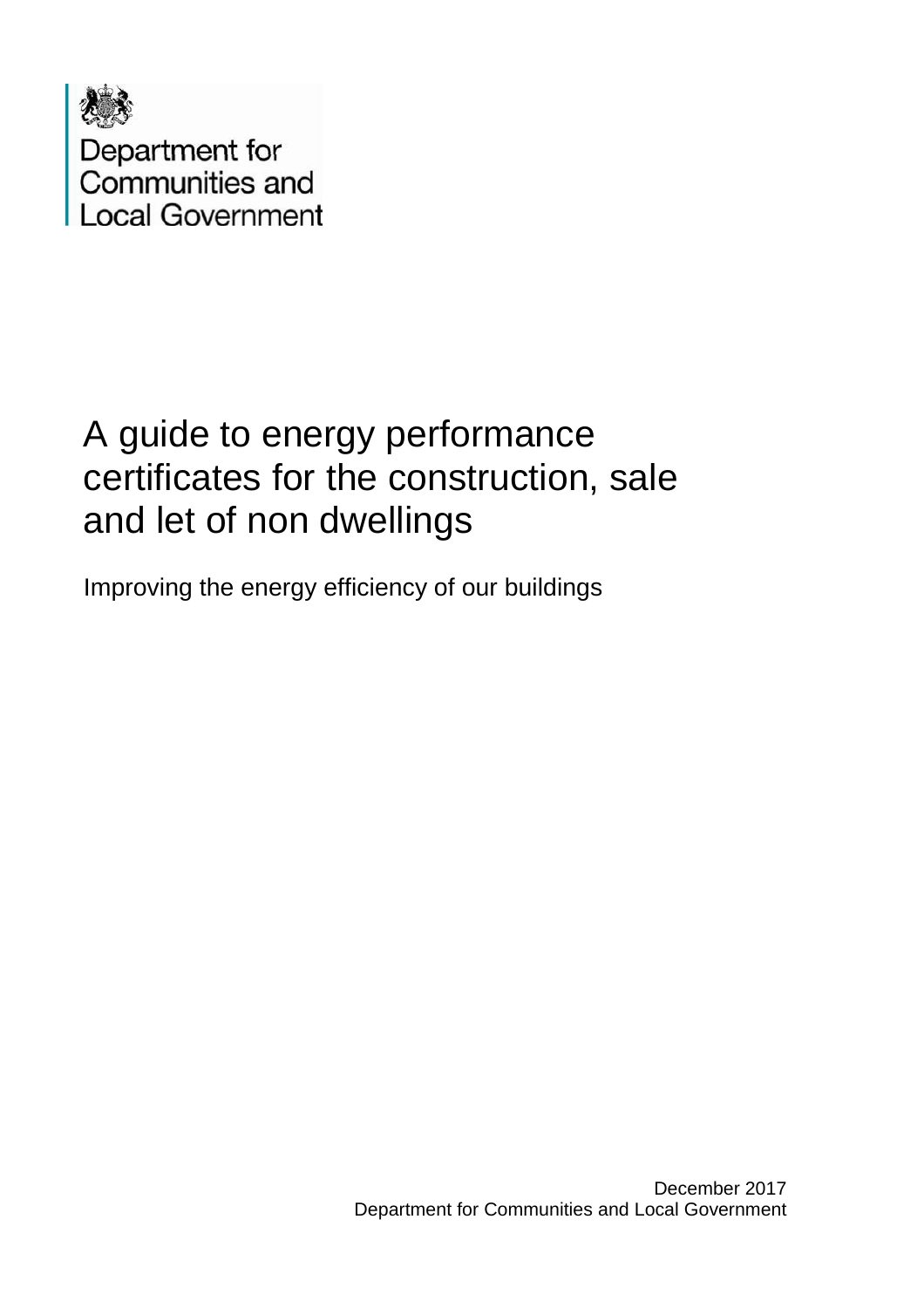*© Crown copyright, 2017*

*Copyright in the typographical arrangement rests with the Crown.*

You may re-use this information (not including logos) free of charge in any format or medium, under the terms of the Open Government Licence. To view this licence, visit [www.nationalarchives.gov.uk/doc/open-government-licence](http://www.nationalarchives.gov.uk/doc/open-government-licence/) or write to the Information Policy Team, The National Archives, Kew, London TW9 4DU, or e-mail: [psi@nationalarchives.gsi.gov.uk.](mailto:psi@nationalarchives.gsi.gov.uk)

This document/publication is also available on our website at [www.gov.uk/dclg](http://www.gov.uk/dclg)

Any enquiries regarding this document/publication should be sent to us at:

Department for Communities and Local Government 2 Marsham Street London SWP 4DF Telephone: 030 3444 0000

December 2017

ISBN: 978-1-4098-3723-7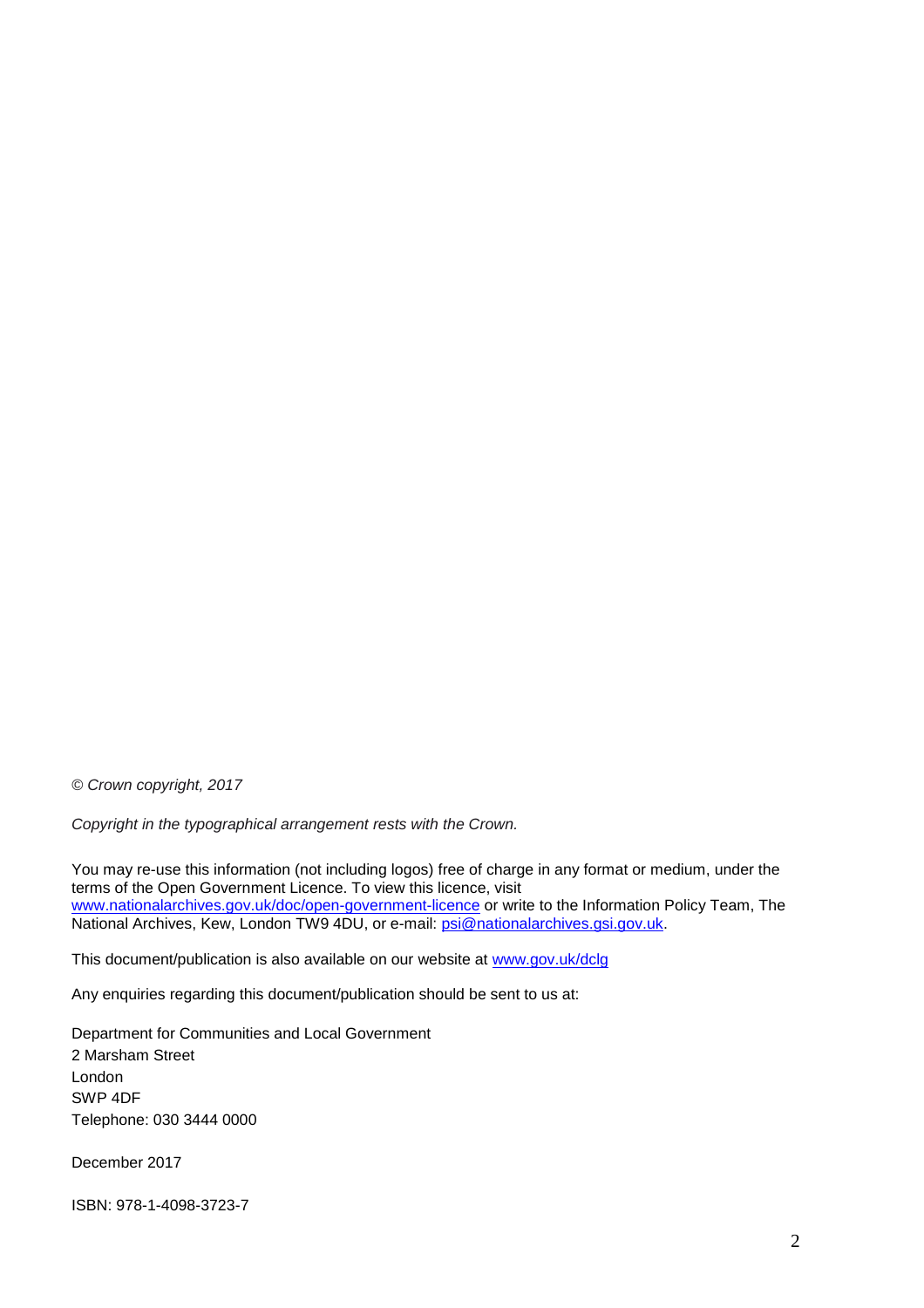# **Contents**

| <b>Foreword</b>                                                             | $\overline{\mathbf{4}}$ |
|-----------------------------------------------------------------------------|-------------------------|
| <b>Chapter 1: EPC requirements</b>                                          | 6                       |
| <b>Chapter 2: What is an EPC?</b>                                           | 10                      |
| <b>Chapter 3: Obtaining an EPC</b>                                          | 11                      |
| Chapter 4: Building use, tenancy arrangements and the requirements for EPCs | 14                      |
| Chapter 5: Assessing the energy performance of a building                   | $22 \,$                 |
| <b>Chapter 6: Consumer protection and enforcement</b>                       | 25                      |
| <b>Annex A: Useful information</b>                                          | 29                      |
| <b>Annex B: Glossary of terms</b>                                           | 30                      |
| <b>Annex C: Frequently asked questions</b>                                  | 33                      |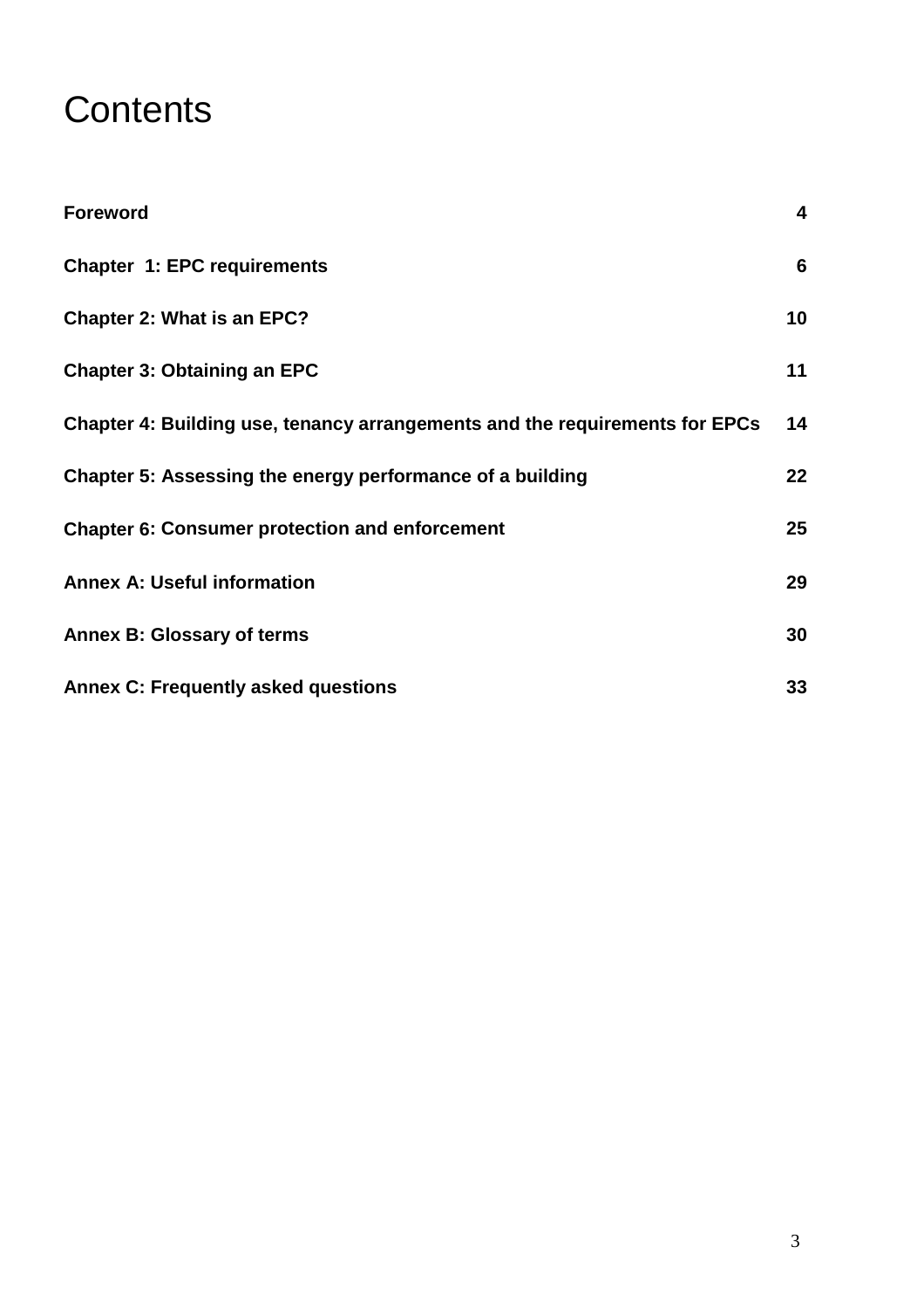# <span id="page-3-0"></span>Foreword

This guidance is intended to help sellers, landlords, building managers and occupiers, builders and their agents and buyers and tenants of non-dwellings to understand how the Energy Performance of Buildings (England and Wales) Regulations 2012 and the Directive, on which these regulations are based, work in practice, how to apply the regulations, what their responsibilities are and when energy certificates are required.

Buildings are responsible for almost 40 per cent of the UK's energy consumption and carbon emissions. This guidance provides an introduction to the regulations for energy performance certificates (EPCs) for non-dwellings on construction, sale or rent in England and Wales. EPCs promote the improvement of the energy performance of buildings and are intended to identify ways in which the energy consumption of buildings and associated costs can be reduced.

While this guidance aims to explain how the requirements work in practice, any interpretation of the regulations is offered only as a guide. The Department for Communities and Local Government cannot provide legal advice. Therefore, it is important to read and understand the regulations. It will be for individuals themselves to take a view on whether or not they fall within the requirements of the regulations and in cases of doubt independent legal advice should be sought.

The original Energy Performance of Buildings Directive was implemented by the previous administration in 2008. A number of its measures were gold-plated, i.e. they went beyond the minimum requirements. In implementing the recast, the current Government has taken the opportunity to remove this gold-plating where possible.

This document is part of a suite of documents that explains the requirement for EPCs, display energy certificates, and air conditioning inspections in England and Wales only. Buildings in Northern Ireland and Scotland are subject to separate regulatory requirements and are not covered by or referred to in this guidance.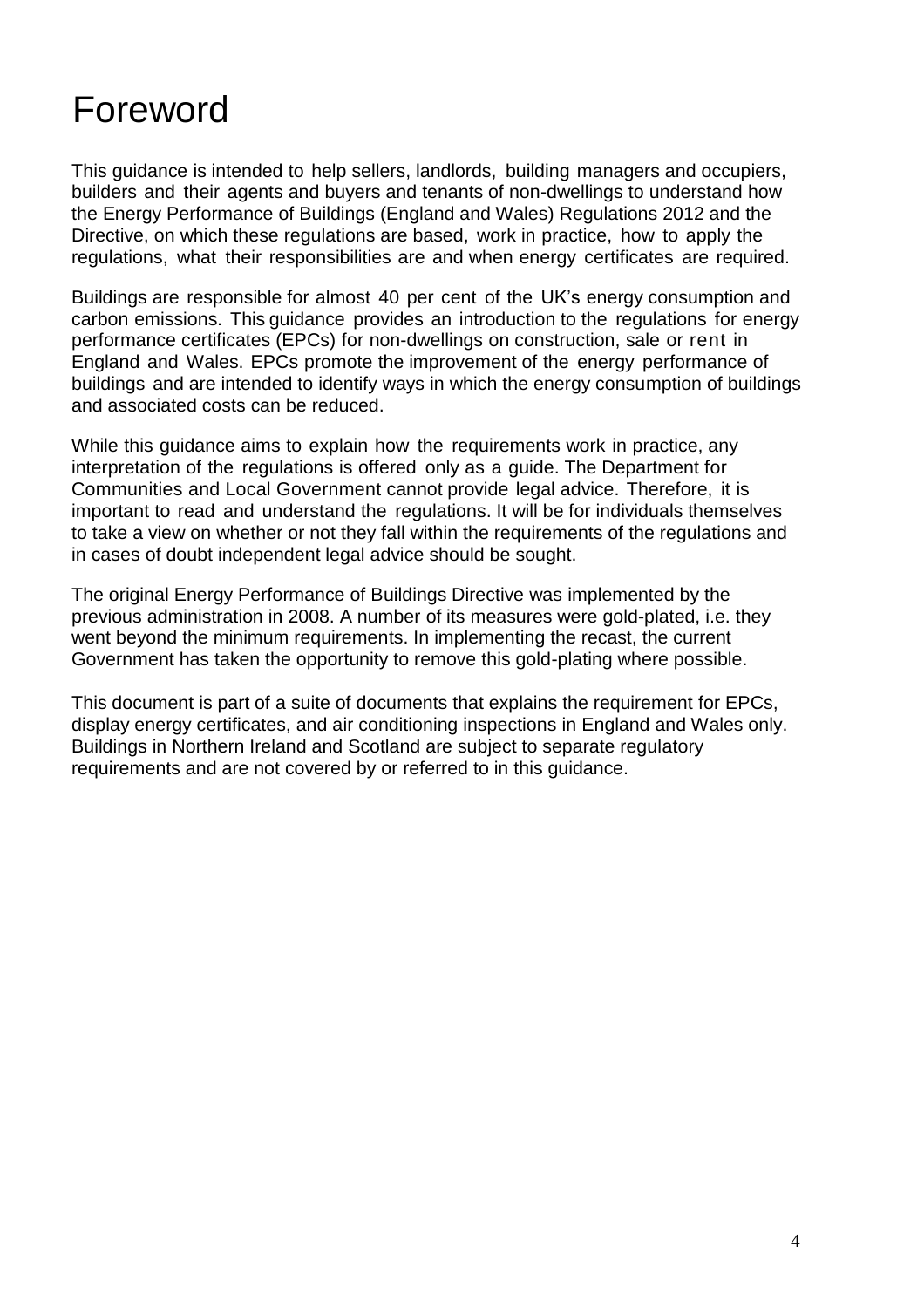#### **Key points:**

- the requirement for non-dwellings to have an EPC on construction, sale or rent was introduced using a phased approach from 6 April 2008
- the EPC shows the energy efficiency rating (relating to running costs) of a nondwelling. The rating is shown on an A–G rating scale similar to those used for fridges and other electrical appliances
- the EPC includes recommendations on how to improve the energy efficiency. There is no statutory requirement to carry out any of the recommended energy efficiency measures stated. The EPC may also include information showing which of these measures would be eligible for finance under the Green Deal scheme, if required
- EPCs for non-dwellings must be produced by an accredited non-domestic energy assessor, who is a member of a government approved accreditation scheme
- the seller or landlord must provide an EPC free of charge to a prospective buyer or tenant at the earliest opportunity. A copy of the EPC must also be provided to the successful buyer or the person who takes up the tenancy
- estate agents and other third parties must ensure that an EPC has been commissioned before they can market a property for sale or rent
- in addition, all advertisements in the commercial media must clearly show the energy rating of the building (where available)
- EPCs are valid for 10 years and can be reused as required within that period. A new EPC is not required each time there is a change of tenancy, or the property is sold, provided it is no more than 10 years old. Where more than one is produced, the most recent EPC is the valid one.
- EPCs to be displayed in commercial premises larger than 500m² that are frequently visited by the public, and where one has previously been produced for the sale, construction or renting out of the building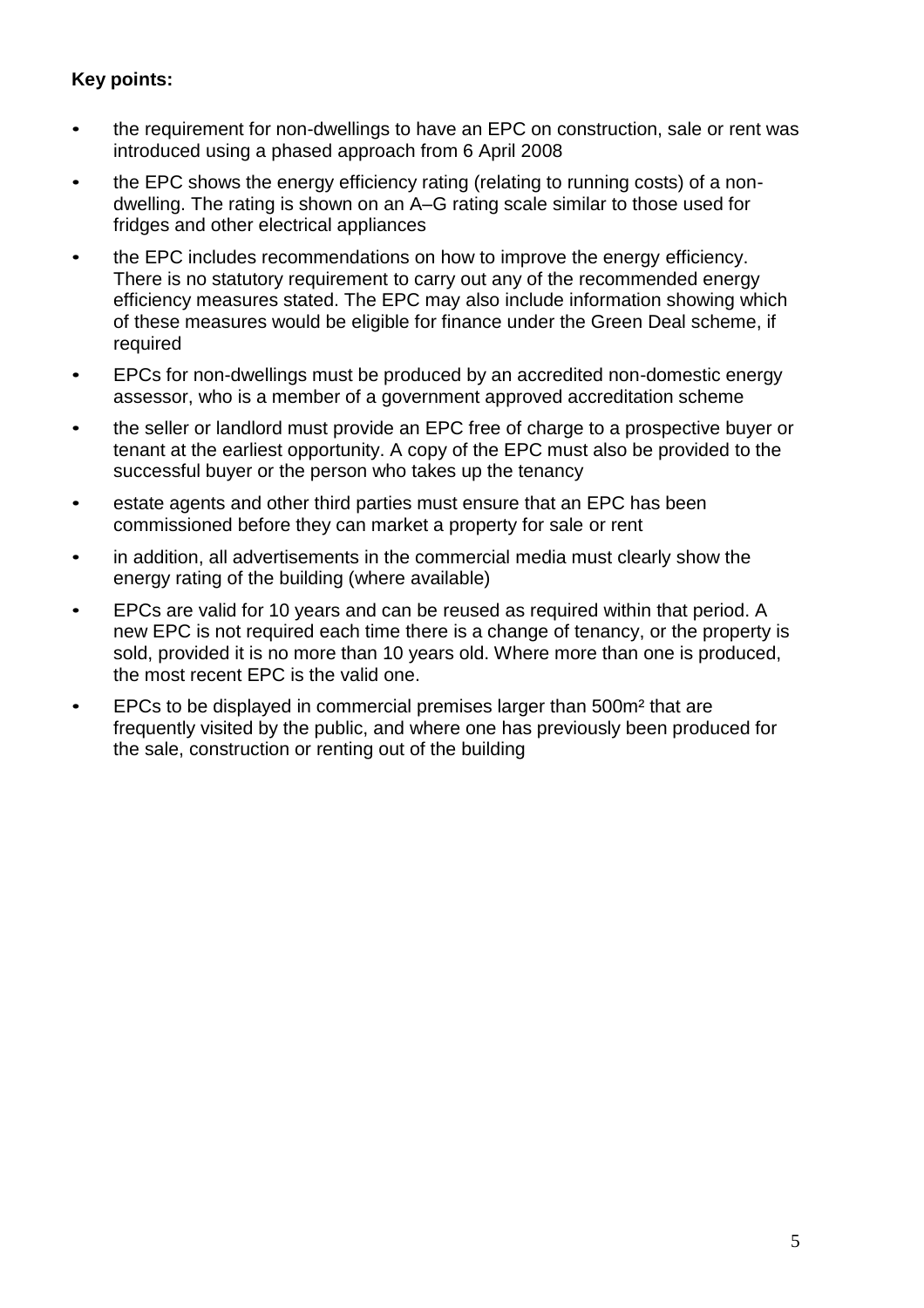# <span id="page-5-0"></span>Chapter 1: EPC requirements

An EPC is intended to inform potential buyers or tenants about the energy performance of a building, so they can consider energy efficiency as part of their investment or business decision to buy or occupy that building.

### Buildings requiring an EPC

An EPC is only required when a building is constructed, sold or rented out. For the purposes of the regulations, a building is defined as

"a roofed construction having walls, for which energy is used to condition the indoor climate, and a reference to a building includes a reference to part of a building which has been designed or altered to be used separately".

For a building to fall within the requirement for an EPC it must have a roof and walls and use energy to condition the indoor climate.

Services considered to condition the indoor climate are the following fixed services: heating, mechanical ventilation or air-conditioning. Although the provision of hot water is a fixed building service, it does not condition the indoor environment and would not, therefore, be a trigger for an EPC. The same argument applies to electric lighting.

Where a building is expected to have heating, mechanical ventilation or air conditioning installed, it will require an EPC based on the assumed fit-out in accordance with the requirements in Part L of the Building Regulations.

A building can be either the whole of a building or part of a building, where the part is designed or altered to be used separately.

A part of a building designed or altered to be used separately is where the accommodation is made or adapted for separate occupation. This could be indicated by the accommodation having its own access, separate provision of heating and ventilation or shared heating and ventilation, but with the ability by the occupier to independently control those services. For a non-dwelling the part could be deemed to be separate even if some facilities (i.e. kitchen and toilet facilities) were shared. An example might be a unit in a shopping centre or a floor in an office building.

## What type of EPC should be provided?

In general terms the EPC provided or made available should reflect the accommodation being sold or rented out.

In terms of the requirement for an EPC, buildings can have multiple tenancies, differing lease agreements, various sub-letting arrangements and different uses (e.g. mixed retail, residential and office accommodation). To determine the requirement for an EPC in a building, the following should be considered, although this is not an exhaustive list of the individual circumstances which may arise.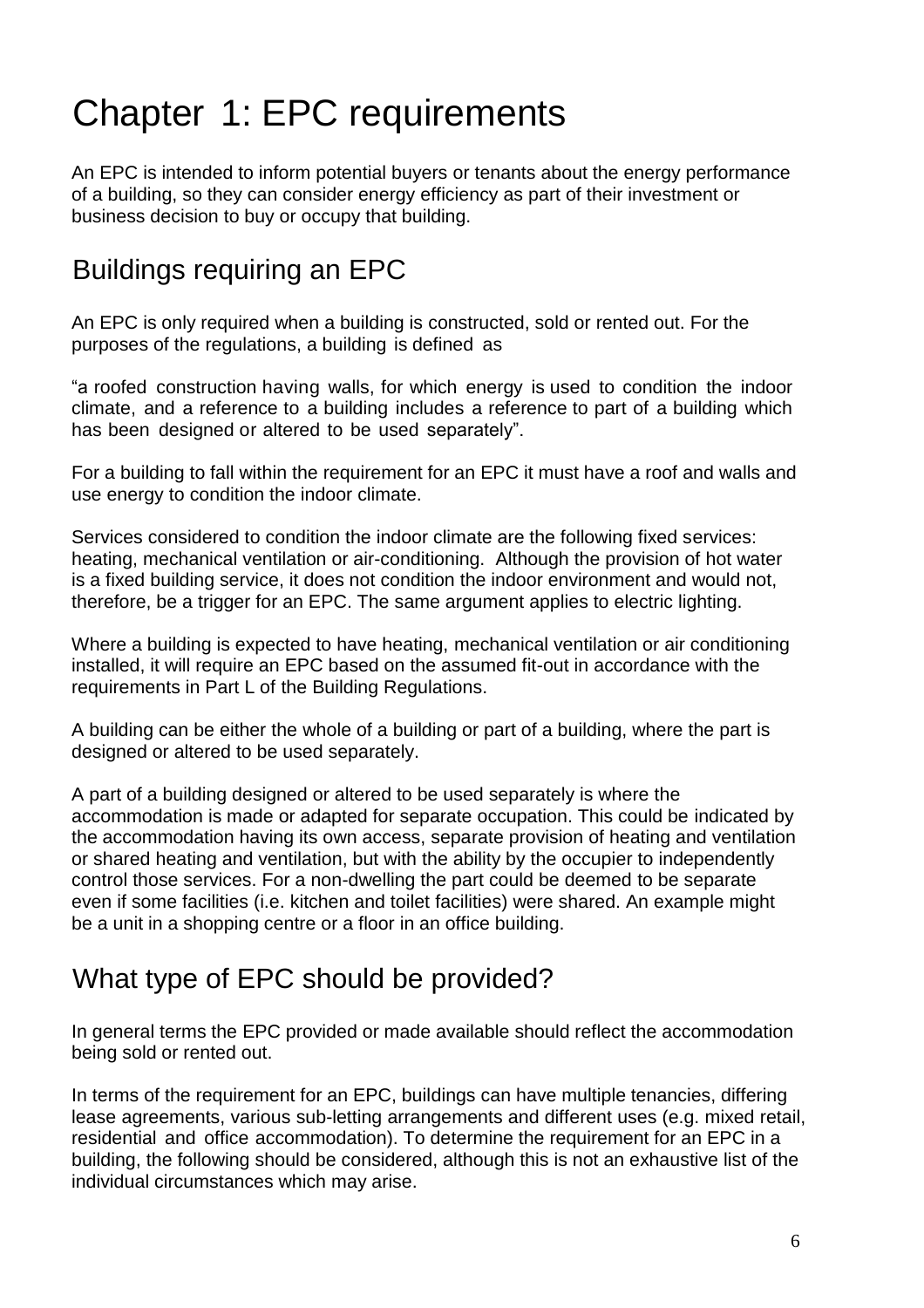#### **Use of energy to condition the indoor climate and the requirement for an EPC**

- fixed services are any part of, or any controls associated with, fixed systems for heating, mechanical ventilation or air conditioning i.e. those services attached to the fabric of the building
- if there is no intention of having fixed services and no ability to include fixed services to condition the indoor climate, then an EPC will not be required
- if a building is to be sold or rented out with fixed services, the EPC for the building should reflect the fixed services actually installed
- if a building is to be sold or rented out without fixed services, but there is an intention that fixed services will be installed, the EPC should be based on the building's use class under the planning legislation. This applies whether fixed services have ever been installed previously in the building, or whether the building is newly constructed on a 'shell and core' basis. For the purposes of producing the EPC, the activity within the building should be specified in line with business activity typical of the use class and the most energy intensive fit-out adopted in line with Part L of the Building Regulations in force when the building was built
- energy used directly for heating or cooling a process is not taken to mean conditioning the indoor climate. Those buildings without any other conditioning would not require an EPC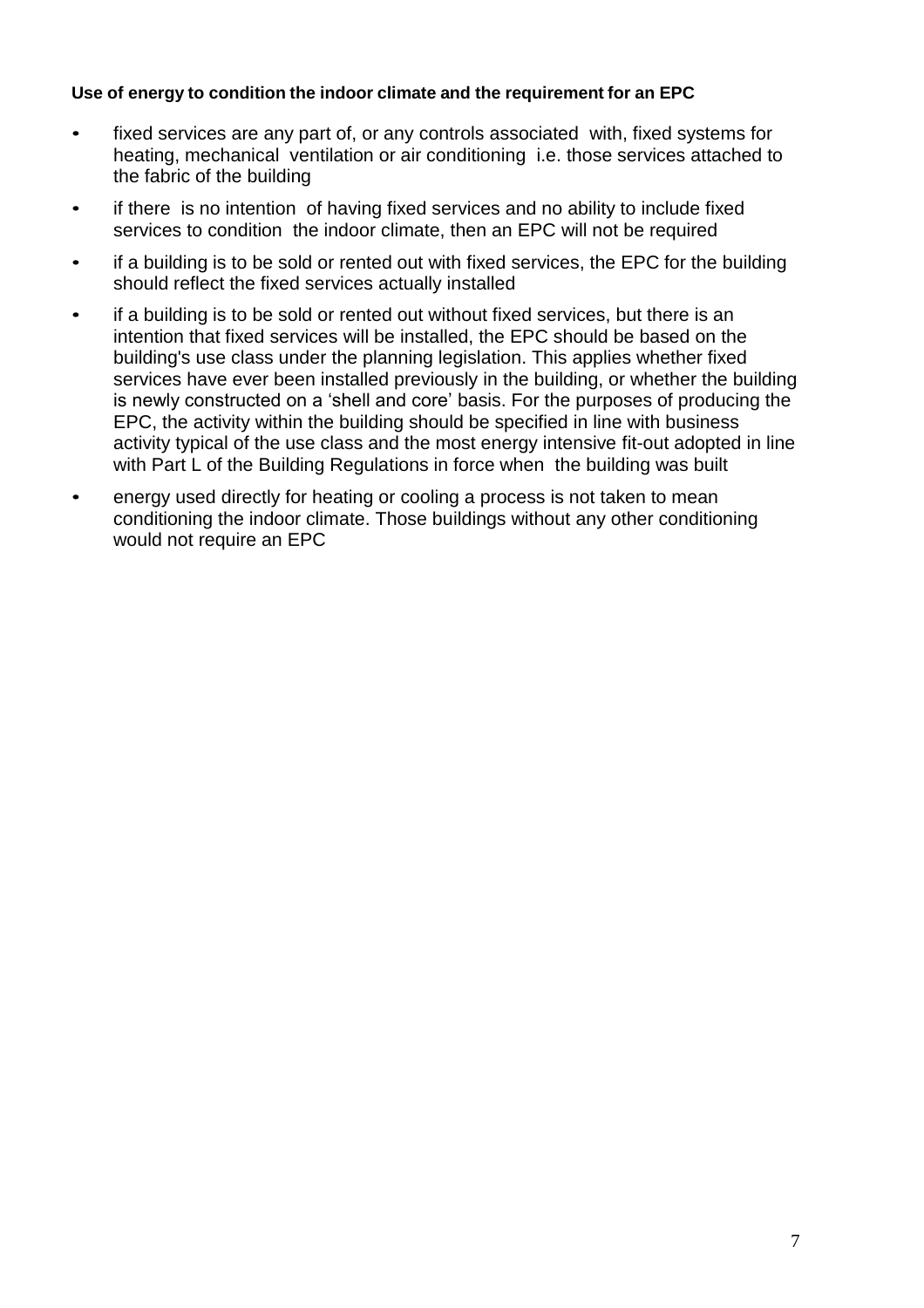Use the flowchart below to help determine whether your building requires an EPC:



Examples of a number of common situations and how the regulations may apply can be found in chapter 4.

It is the action of selling, renting out or construction that triggers the requirement for an EPC. Therefore, existing occupiers and tenants will not require an EPC unless they sell, assign or sublet their interest in a building on or after the dates the regulatory requirements came into force.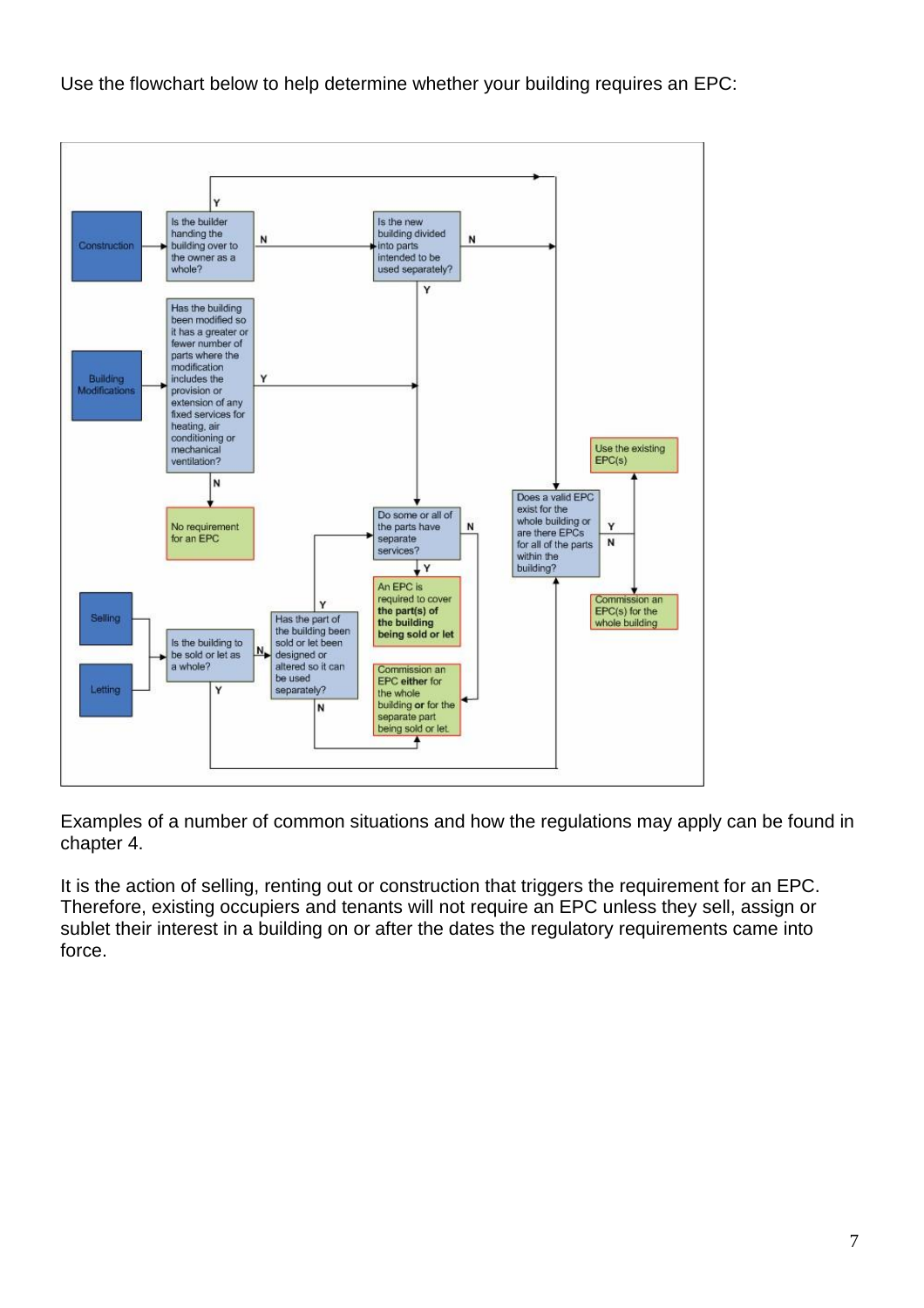## When EPCs are required

An EPC is required when a building is constructed, sold or rented out:

- a. for buildings that are non-dwellings this requirement started for those buildings with a total useful floor area greater than 10,000m<sup>2</sup> from 6 April 2008
- b. for buildings that are non-dwellings with a total useful floor area greater than  $2,500m^2$ this requirement started on 1 July 2008
- c. for all remaining buildings that are non-dwellings, save for a few exempted buildings from 1 October 2008

EPCs for the sale or renting out of buildings that are non-dwellings will be valid for 10 years or until a newer EPC is produced for building, if earlier.

From 9 January 2013, it is a requirement for all non-dwellings over  $500m^2$  frequently visited by the public to display a valid EPC in a prominent place clearly visible to members of the public. This will only apply to buildings where an EPC has been produced for that building.

If a building, or building unit, is subsequently sold, constructed or rented out after 9 January 2013 and an EPC is produced then this must be displayed.

From 9 January 2013 all sales or lettings advertisements in the commercial media<sup>1</sup> should show the EPC rating of the property being advertised. There is no requirement to display the full certificate but where there is adequate space, the advertisement should show the A-G graph. However, it is recognised that this will not always be possible. In such cases the advertisement should include the actual EPC rating of the property (for example C).

#### Situations where an EPC is not required

EPCs are not required on sale or rent for buildings due to be demolished, provided the seller or landlord can demonstrate that:

- the building is to be sold or rented out with vacant possession
- the building is suitable for demolition and
- the resulting site is suitable for redevelopment
- all relevant planning permissions, listed building consents and conservation area consents exist in relation to the demolition, and
- they believe, on reasonable grounds, that a prospective buyer or tenant intends to demolish the building (e.g. on evidence of an application for planning permission)

The duties relating to EPCs do not apply to:

• buildings used as places of worship and for religious activities

 $\ddot{\phantom{a}}$ 

 $1$  For the purposes of this document, commercial media is used to mean:

<sup>•</sup> newspapers and magazines

<sup>•</sup> written material produced by the seller/landlord/estate agent that describes the building being offered for sale or rent

the internet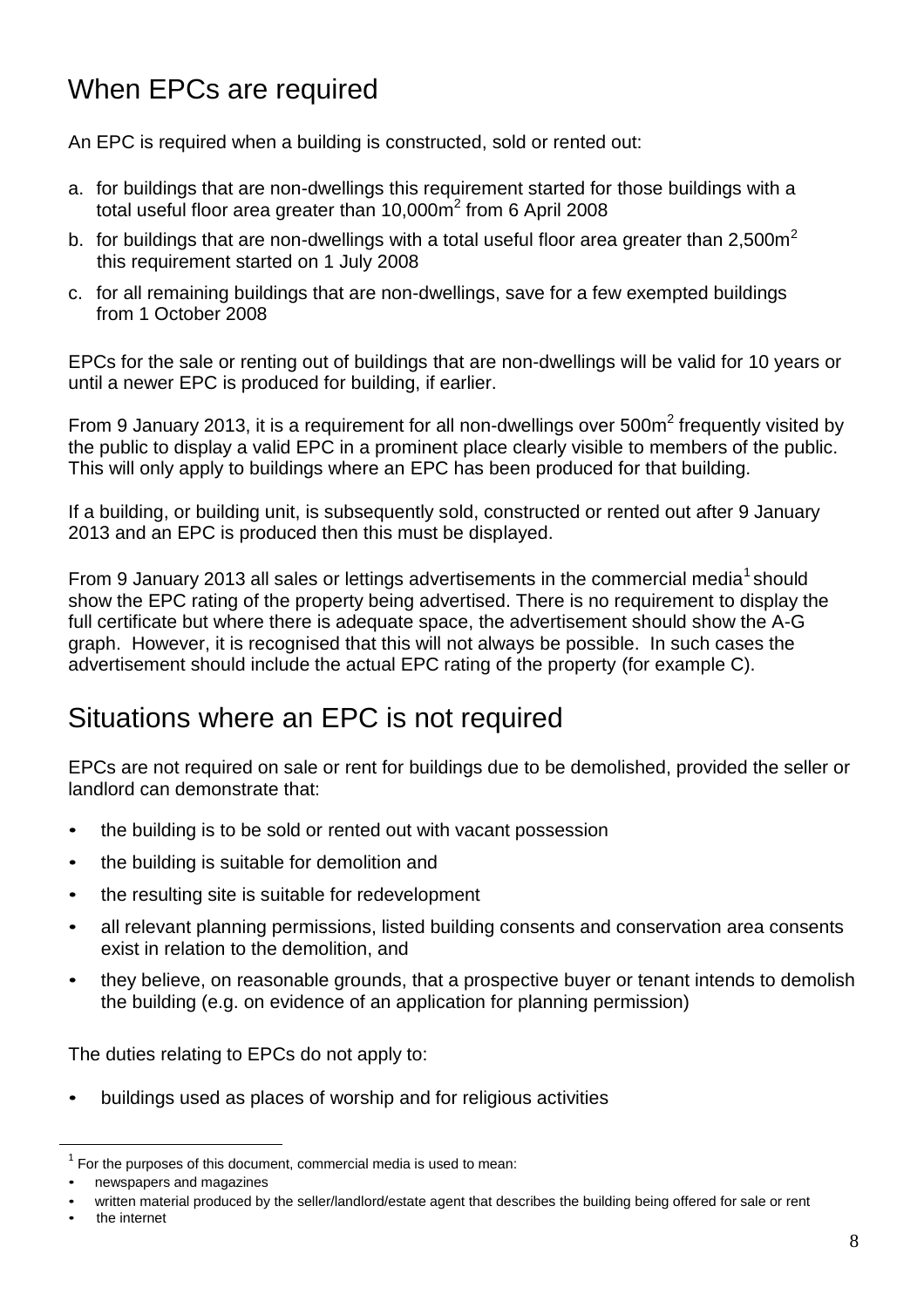- temporary buildings with a planned time of use of two years or less, industrial sites, workshops and residential agricultural buildings with low energy demand and residential agricultural buildings which are in use by a sector covered by a national sectoral agreement on energy performance
- stand-alone buildings with a total useful floor area of less than  $50m^2$

Additionally, in line with the removal of unnecessary gold-plating, from 9 January 2013, the following types of buildings will not require an EPC:

• Buildings protected as part of a designated environment or because of their special architectural or historical merit are exempt from the requirements to have an energy performance certificate insofar as compliance with minimum energy performance requirements would unacceptably alter their character or appearance.

To comply with minimum energy performance requirements, many of the recommendations in an EPC report e.g. double glazing, new doors and windows, external wall insulation, and external boiler flues would likely result in unacceptable alterations in the majority of historic buildings. These can include buildings protected as part of a designated environment or because of their special architectural or historical merit (e.g. listed buildings or buildings within a conservation area). In these cases an EPC would not be required.

Building owners will need to take a view as to whether this will be the case for their buildings. If there is any doubt as to whether works would unacceptably alter the character or appearance of a building, building owners may wish to seek the advice of their local authority's conservation officer.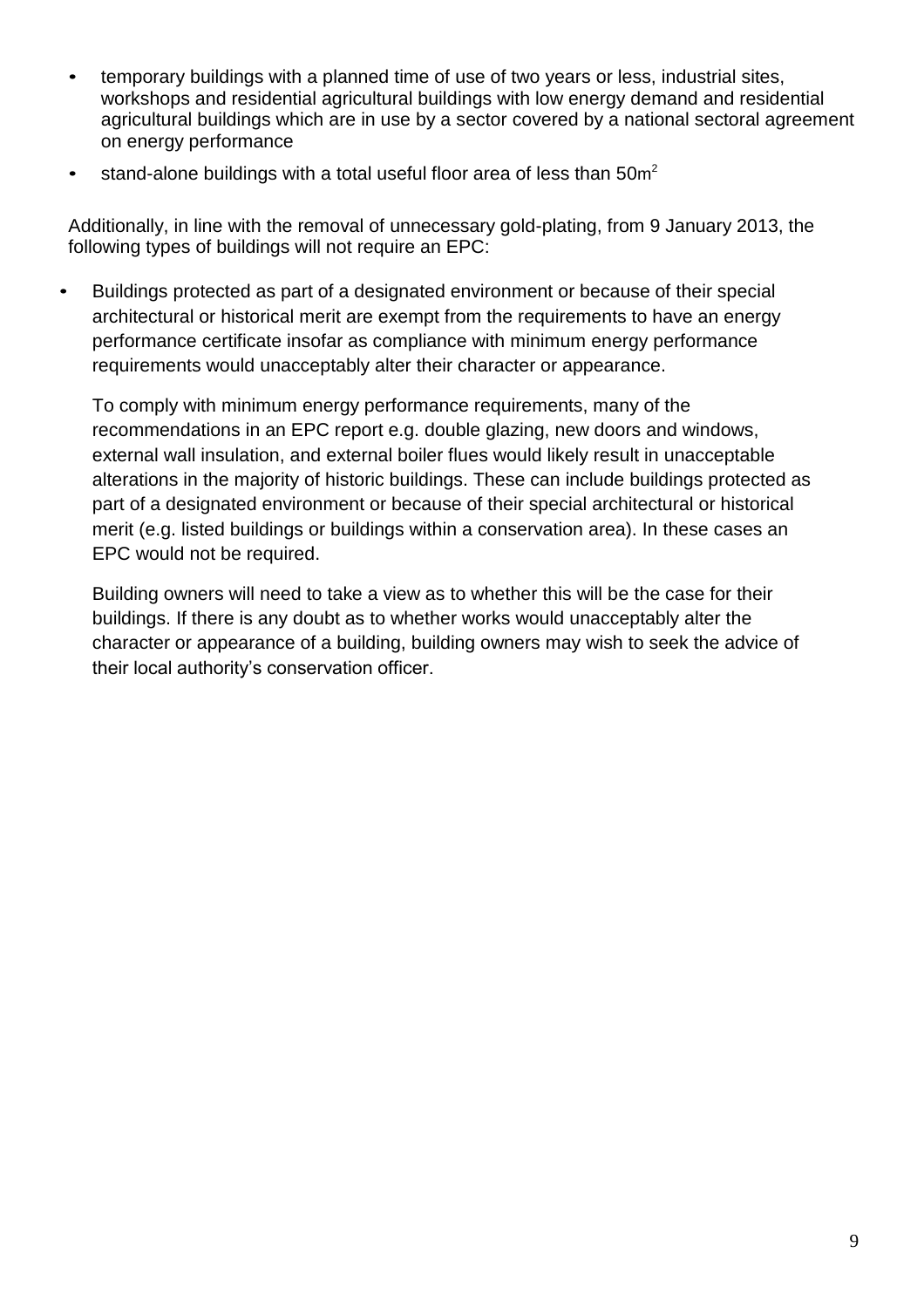# <span id="page-10-0"></span>Chapter 2: What is an EPC?

#### What is an EPC and what does it mean?

The EPC looks broadly similar to the energy labels now provided with vehicles and many household appliances. Its purpose is to indicate how energy efficient a building is. The certificate will provide an energy rating of the building from A to G, where A is very efficient and G is the least efficient. The better the rating, the more energy efficient the building is, and the lower the fuel bills are likely to be. The energy performance of the building is shown as a carbon dioxide  $(CO<sub>2</sub>)$  based index.

Each energy rating is based on the characteristics of the building itself (the fabric) and its services (such as heating, ventilation and lighting). Hence this type of rating is known as an asset rating.

The asset ratings will reflect considerations including the age and condition of the building. The recommendation report provides recommendations on using the building more effectively, cost effective improvements and other more expensive improvements which could enhance the building's energy performance.

The EPC will assess the operational efficiency of the system it will not comment on the safety aspects or maintenance of the building services nor will the assessment confirm that the installed system is fit for purpose.

#### What an EPC for a non-dwelling must contain

In addition to the asset rating, the EPCs must convey several other key pieces of information:

- **reference information** this includes the unique certificate report reference number (generated when the certificate is lodged on the central non-domestic EPC register<sup>2</sup>), the address of the building and the date of issue of the certificate
- **energy assessor details**  this includes the name of the accredited energy assessor, the name and address of the assessor's employer or the name under which the assessor trades (if self employed) and the name of the approved accreditation scheme of which the energy assessor is a member
- the certificate is accompanied by a report which includes cost-effective recommendations to improve the energy ratings

 $\ddot{\phantom{a}}$ 

 $2$  Referred to in the guidance as the central register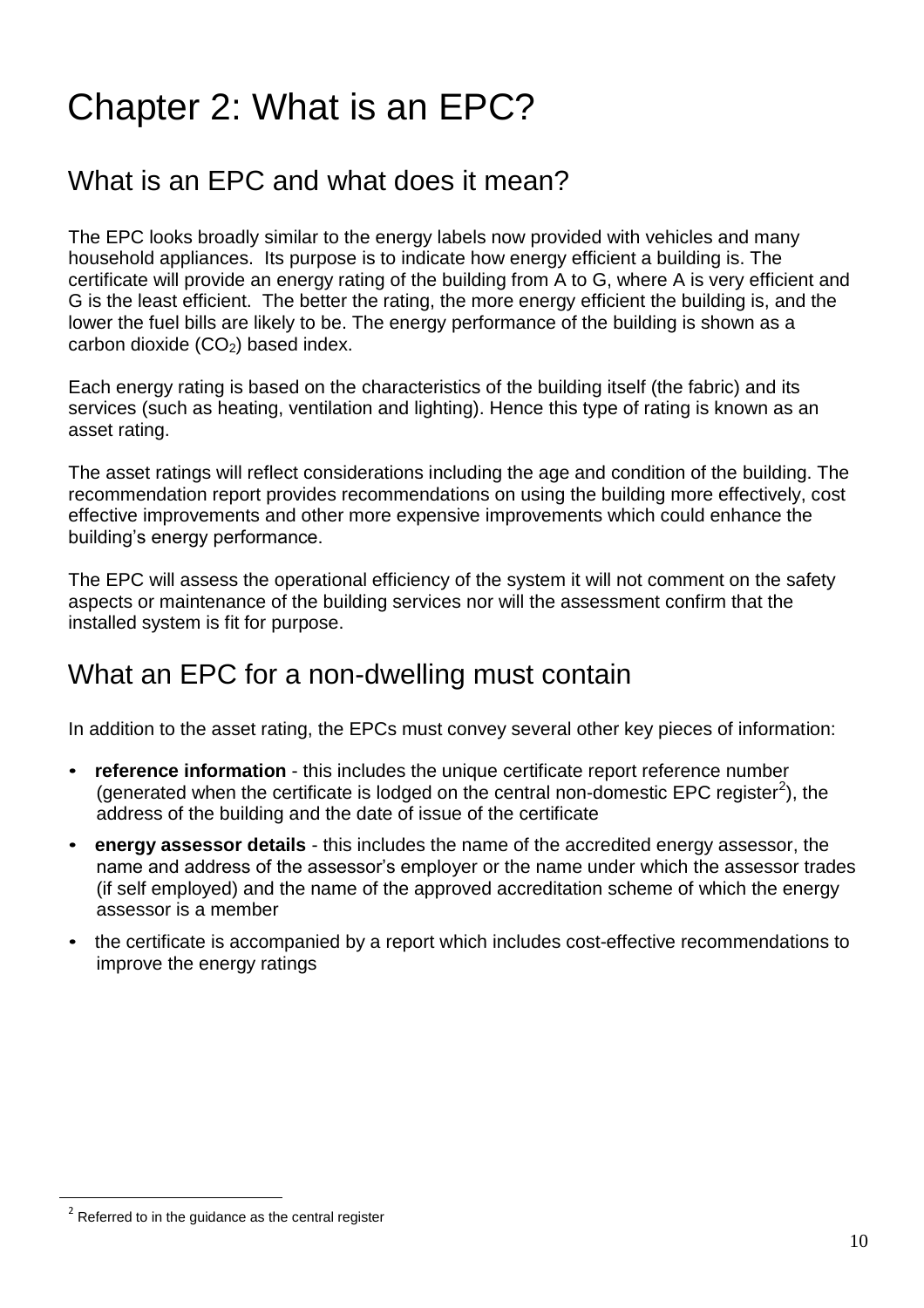# <span id="page-11-0"></span>Chapter 3: Obtaining an EPC

#### Providing EPCs when selling or renting out a non-dwelling

As soon as a building is in the process of being offered for sale or rent, it is the responsibility of the seller or landlord (i.e. the relevant person) to make available free of charge an EPC to any prospective buyer or tenant.

The EPC must be provided by the seller or landlord at the earliest opportunity and no later than when:

- a. a person requests information about the building (the time at which the relevant person makes any written information about the building available), or
- b. when a person makes a request to view the building, the time at which the person views the building

An EPC does not have to be made available if the seller or prospective landlord believes on reasonable grounds that:

- c. the prospective buyer or tenant is unlikely to have sufficient funds to purchase the building or is not genuinely interested in buying or renting a building of that type
- d. the seller or prospective landlord is unlikely to be prepared to sell or rent the building to the prospective buyer or tenant, although this does not authorise unlawful discrimination

The seller or landlord is responsible for ensuring there is an EPC for the building, or part of the building, being sold or let, even if an agent or another service organisation is acting on their behalf or providing an EPC. The seller or landlord must, therefore, ensure any person acting on their behalf (i.e. estate or letting agent) is complying with the regulations.

Before a building is put on the market the seller or landlord must commission an EPC for the building. A person acting on behalf of the seller or landlord must also be satisfied that an EPC has been commissioned for the building before marketing.

The seller or landlord or a person acting on their behalf must use all reasonable efforts to ensure the EPC is obtained within seven days. A further 21 days is allowed if after using all reasonable efforts the EPC cannot be obtained within seven days.

From 9 January 2013, when a building or building unit is offered for sale or rent, the asset rating of the building in the EPC must be stated in commercial media where one is available.

This would include, but is not restricted to, newspapers and magazines, written material produced by the seller, landlord or estate or letting agent that describes the building being offered for sale or rent or the internet. This will increase transparency and provide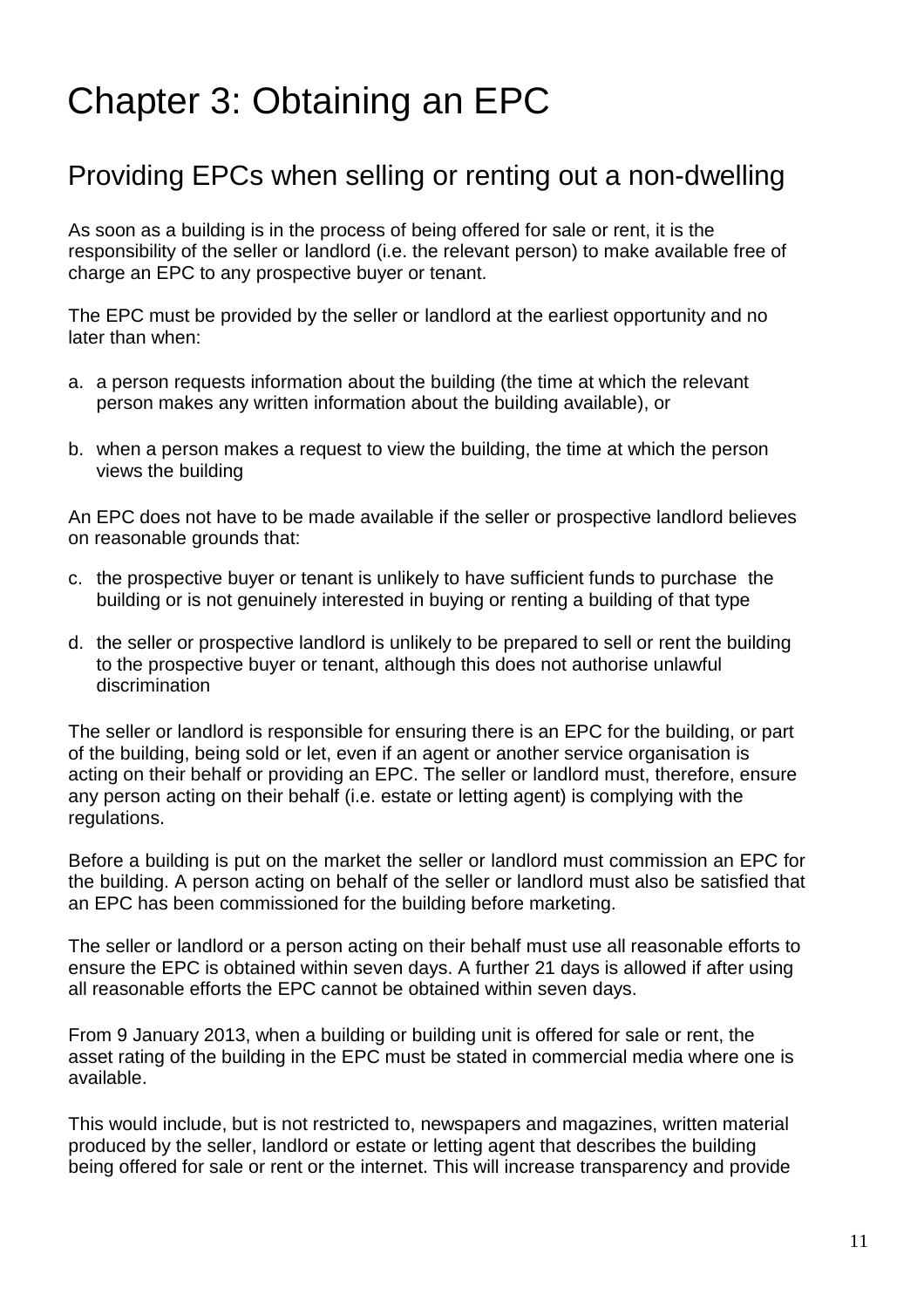the public with information about the energy efficiency of the building.

However, in line with the removal of unnecessary gold-plating, from 9 January 2013, there will no longer be any requirement to attach the front page of the EPC to any written materials.

# Providing an EPC on construction or modification of a nondwelling

When a building being constructed is physically complete, it is the responsibility of the person carrying out the construction to give an EPC and recommendation report to the building owner and to notify building control that this has been done. Building control will not issue a certificate of completion until they are satisfied this has been done.

If a building is modified to have more or fewer parts than it originally had and the modification includes the provision or extension of fixed services for heating, air conditioning or mechanical ventilation (i.e. those services that condition the indoor climate for the benefits of the occupants) then an EPC will be required. When the modifications are physically complete, it is the responsibility of the person carrying out the modification works to give an EPC and recommendation report to the building owner and to notify building control that this has been done. Building control will not issue a certificate of completion until they are satisfied this has been done.

The requirement for an EPC to be made available to a prospective buyer or tenant does not apply until construction or modification of the building (to have greater or fewer parts designed for separate occupation) has been completed.

#### Transactions considered to be a sale or rent

The sale of an interest in the building must be treated as the same as the sale of the building itself and an EPC will be required for the assignment of a lease, where a leasehold interest is being passed on to another person.

The sub-letting of a building would also require an EPC to be provided.

#### Transactions not considered to be a sale or rent

The purpose of providing an EPC during the sale or renting process is to enable potential buyers or tenants to consider the energy performance of a building as part of their investment. Not all transactions will be considered to be a sale or let to which the duties apply. These will include:

- lease renewals or extensions
- compulsory purchase orders
- sales of shares in a company, which does not involve the sale of the building in which that company is located, where buildings remain in company ownership
- lease surrenders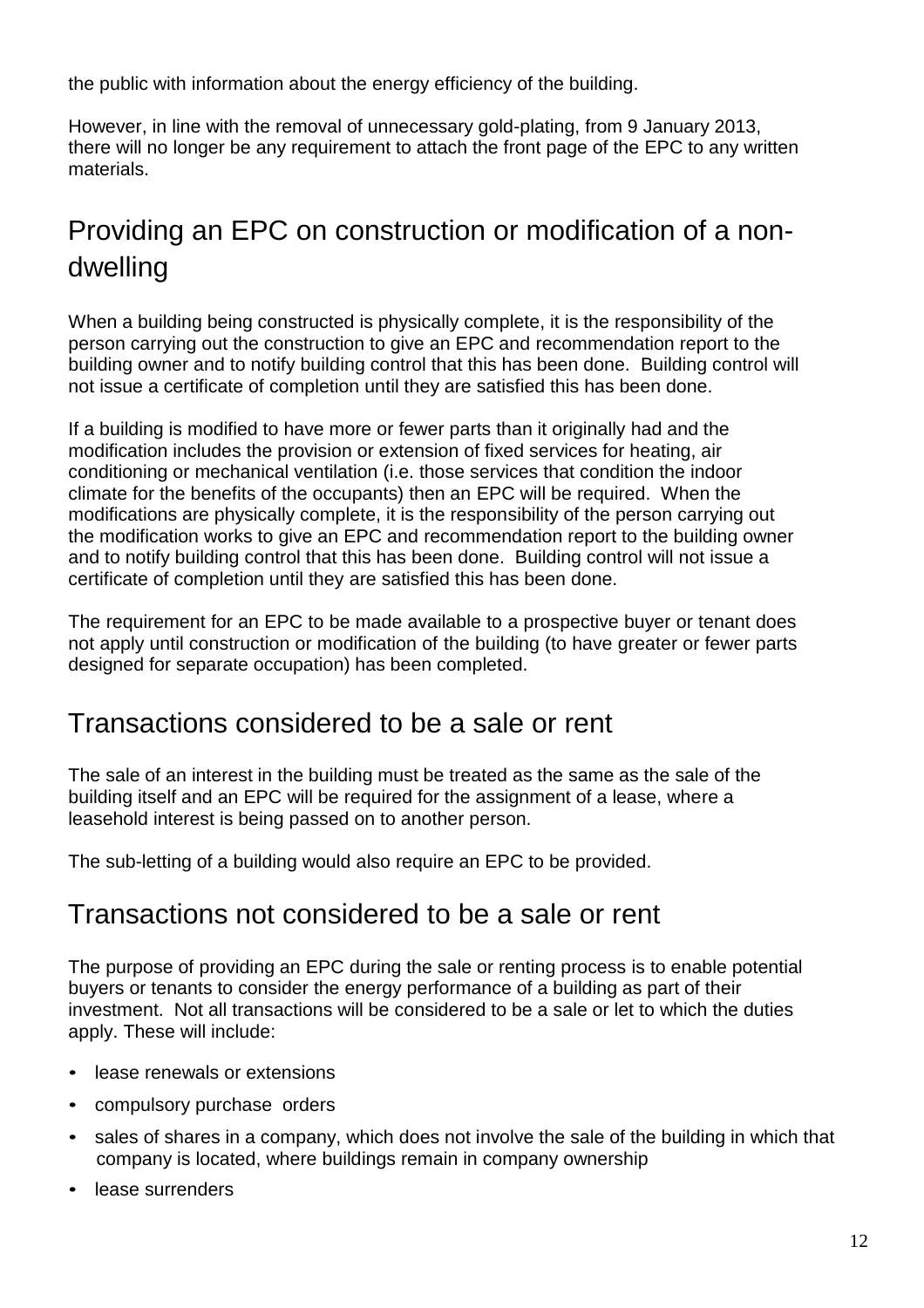There may be other types of transaction that it might be argued do not require an EPC, for example, living accommodation at a workplace and tied to a job, or not-for-value transactions, but this will depend on the individual circumstances of any case.

#### Conducting energy assessments

An energy assessment for a non-dwelling must be carried out by an energy assessor who is a current member of an accreditation scheme. Energy assessors can be selfemployed, employees of service organisations, such as surveyors or energy companies, or employees of the landlord or owner.

Energy assessors must act in an independent manner and for ensuring the EPC is lodged on the central non-domestic EPC register.

Accreditation schemes must make adequate provision to ensure that the energy assessment is carried out in an independent manner. Energy assessors must declare whether there is a conflict of interest in them undertaking an assessment. Conflicts of interest include, but are not limited to, a situation where the energy assessor has employment links with the organisation or is related to the person who commissioned the EPC.

Energy assessors must identify conflicts of interest and raise concerns with their accreditation scheme if they feel they have been asked to implement practices which run contrary to this.

A team of people can work on gathering the information for an energy assessment as long as they are working under the direction of an accredited energy assessor. More detailed information is available in chapter five.

#### Energy assessor accreditation

Accreditation schemes are responsible for managing energy assessors and for monitoring the quality of the EPCs by ensuring their energy assessors are competent and possess the appropriate skills to conduct energy assessments. Energy assessors will need to be qualified for the type of building being assessed. To become a member of an accreditation scheme the energy assessor must:

- demonstrate their competence, either by having a recognised qualification from an awarding body or approved prior experience and learning equivalent to the national occupational standard requirements
- maintain appropriate professional indemnity cover
- update their skills and knowledge regularly
- participate in the accreditation scheme quality assurance procedures
- abide by the accredited scheme advice and guidance

A list of approved domestic accreditation schemes can be found in Annex A.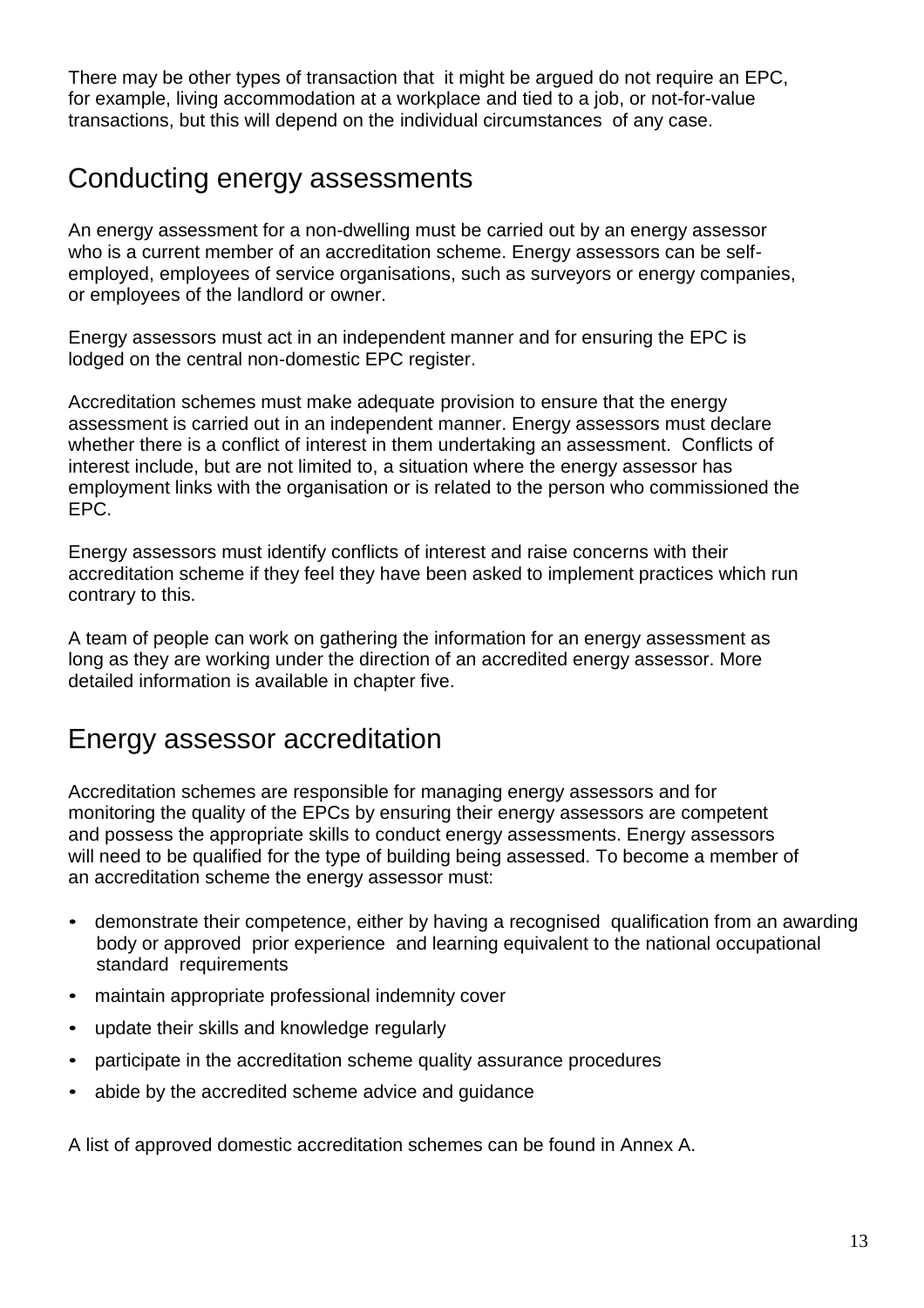# <span id="page-14-0"></span>Chapter 4: Building use, tenancy arrangements and the requirements for EPCs

The use and occupancy patterns of a non-dwelling can be complex. This chapter highlights a number of scenarios that frequently occur and the consequent requirements for an EPC. These examples may change over time and are not a definitive list of the possible situations which may occur.

## Offices blocks and mixed use buildings

Office space can be let floor by floor, a number of floors or part of a floor. If a building has a common heating system, then an EPC may be prepared for the whole building and used for any part when sold or rented out. Common areas are included in the calculation. Other separate dwellings within the block will each require their own domestic EPC.

### Block with common heating system

If an office building has a common heating system, the seller or landlord should provide an EPC for the whole building (separate dwellings within the block will each require their own EPC). It is permissible to prepare an individual EPC for a part of a building if required. An EPC for a single unit or apartment may be based on an assessment of a similar representative unit or apartment in the same block.



## Block with independent heating system

It is permissible to provide EPCs for each of the individual parts, plus an EPC for the conditioned communal areas when selling or renting out the whole building or to provide one EPC for the whole building.

Each separate dwelling will require its own EPC. The energy calculation for dwellings must be produced using the standard assessment procedure or reduced data standard assessment procedure methodology. The energy assessor carrying out this work must be accredited to carry out an assessment for dwellings. The non-dwelling part(s) of the building or building unit should be assessed using either simplified building energy model or dynamic simulation model and the energy assessor must be accredited to carry out assessments for non-dwellings. It is appropriate that when any communal areas (including those serving the residential space) are assessed, this is done using simplified building energy model or dynamic simulation model as the methodology used for dwellings, will only be appropriate for dwellings.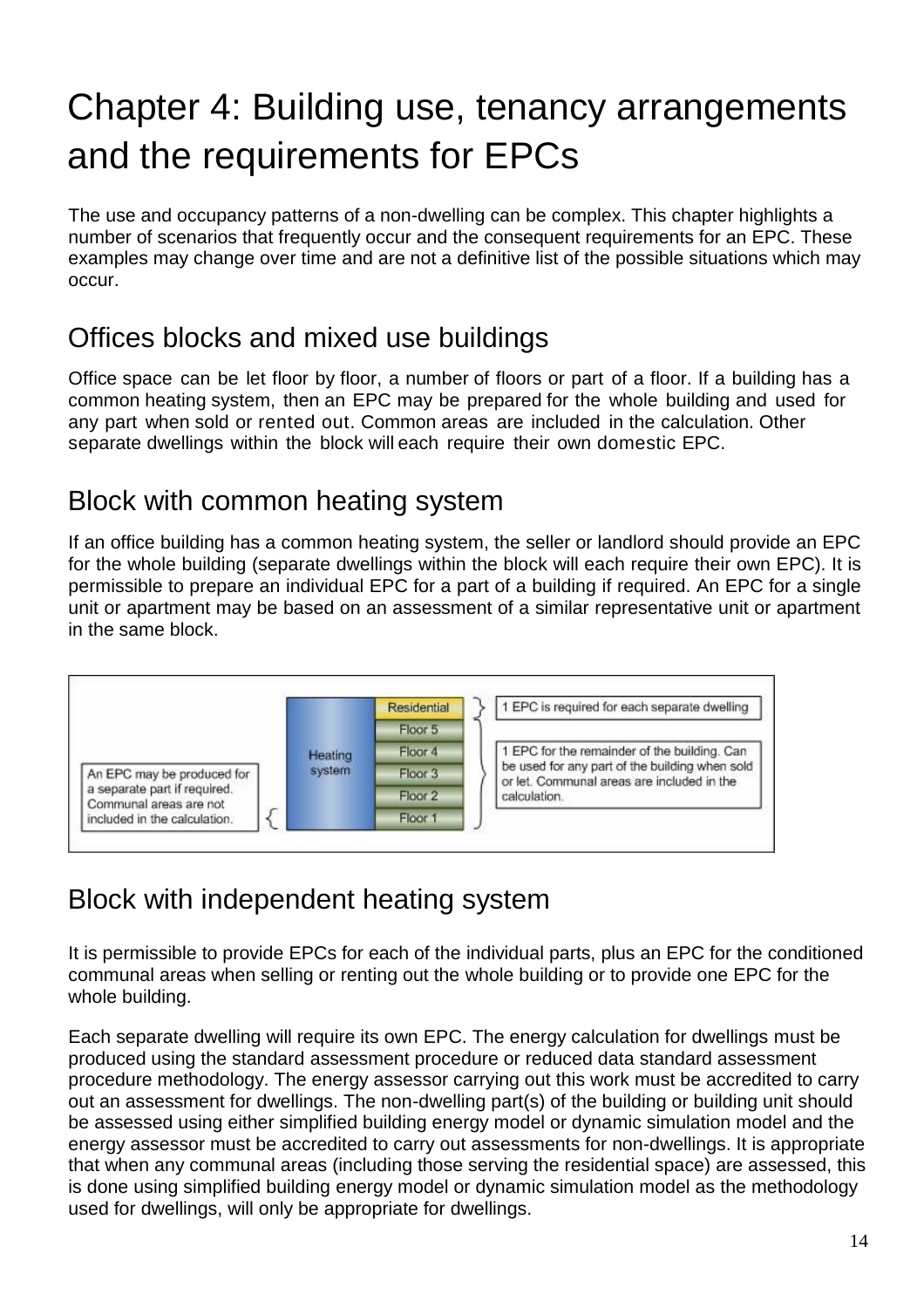An EPC for a single unit within a building may be based on an assessment of a similar representative unit or apartment in the same block.

|                                                                     | Residential        | Heating system        | 1 EPC is required for each separate dwelling |
|---------------------------------------------------------------------|--------------------|-----------------------|----------------------------------------------|
| 1 EPC for the whole building                                        | Floor 5            | Heating system        |                                              |
| (excluding any dwellings), only if<br>sold or rented out as a whole | Floor 4            | Heating system        | 1 EPC for each separate building unit when   |
| building. Communal areas would                                      | Floor 3            | <b>Heating system</b> | sold or rented out. Communal areas are not   |
| be included in EPC. EPC can<br>subsequently be used for whole       | Floor <sub>2</sub> | Heating system        | included in the calculation.                 |
| building only.                                                      | Floor 1            | Heating system        |                                              |
|                                                                     |                    |                       |                                              |

### Shop with dwellings above

In the example below the residential dwelling space above the shop has separate access and is clearly designed to be used as a dwelling separate from the conduct of business in the shop, whether the two parts are sold or let together or separately. In this case the residential space should have its own EPC using the standard assessment procedure or reduced data standard assessment procedure methodology as appropriate.



### Shop with residential space above

In the example below, the residential space above the shop can only be accessed via the shop. In this case the upper part is not designed or altered for use as a separate dwelling and should, therefore, be considered and assessed with the shop as a single building, for which the simplified building energy model methodology will be more appropriate.

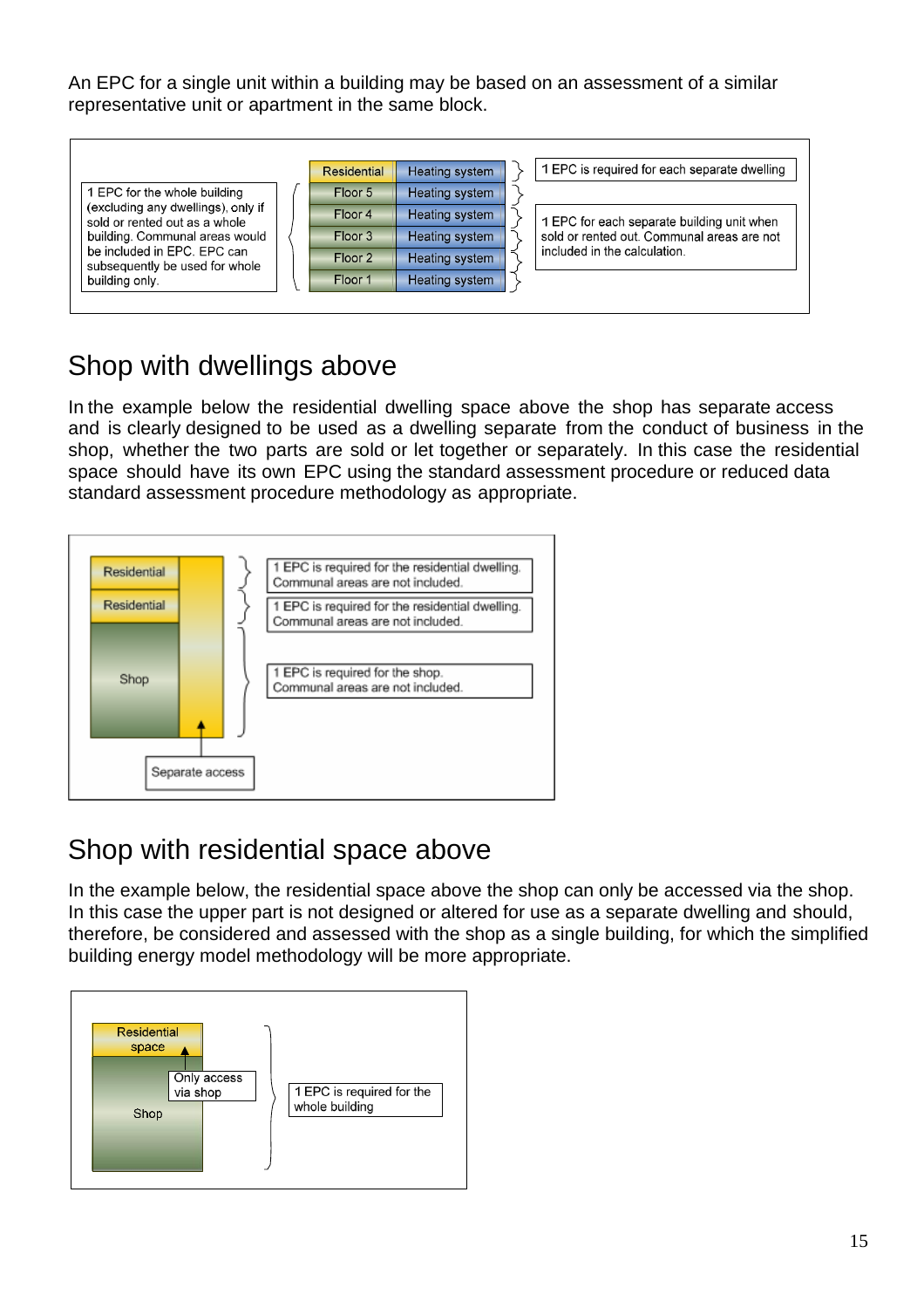# Commercial or industrial building with significant living accommodation

In the example below, the shop is formerly a room in a dwelling. If the building is subsequently sold or let and could be used as a dwelling it should be assessed as a dwelling using the standard assessment procedure or reduced data standard assessment procedure methodology as appropriate. This is where the living accommodation is a significant proportion (i.e. more than half) of the total area of the building.



### Shopping centre, retail units and concourses

An EPC for a single unit may in all cases be based on an assessment of a similar representative unit in the same block).

# Centre with common heating systems and conditioned communal space



If, unlike in the example above, a unit does not directly access the concourse or mall (i.e. it does not share conditioning) and it does not have its own heating or the ability to have its own heating, then it will not require an EPC as it will not be considered to be a building for the purposes of the regulations.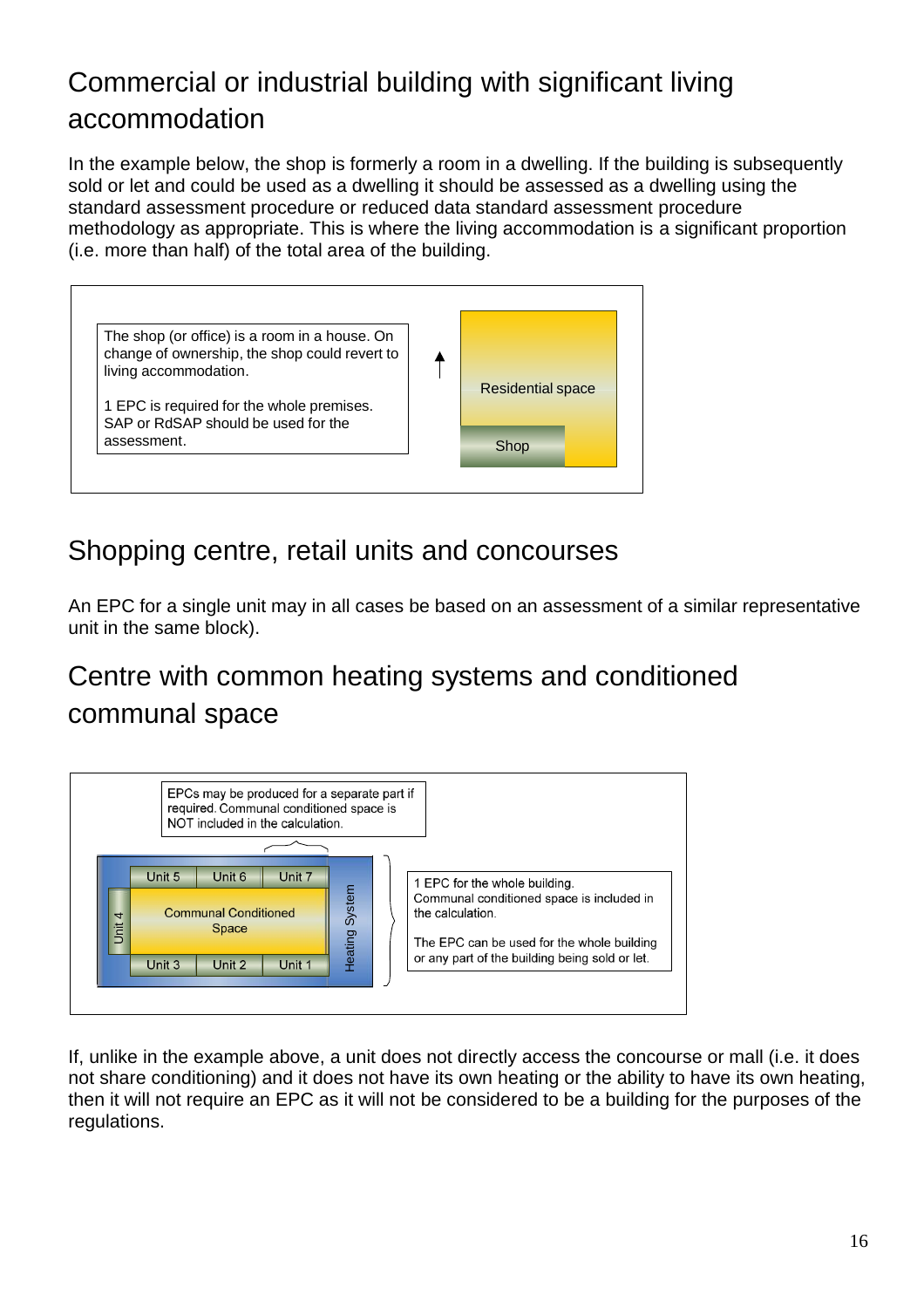## Centre with common heating systems and unconditioned communal space



## Centre with independent heating systems

In examples below, it is permissible to provide EPCs for each of the individual units, plus an EPC for the conditioned communal areas when selling or renting out the whole building or provide one EPC for the whole building.

## Centre with conditioned communal space

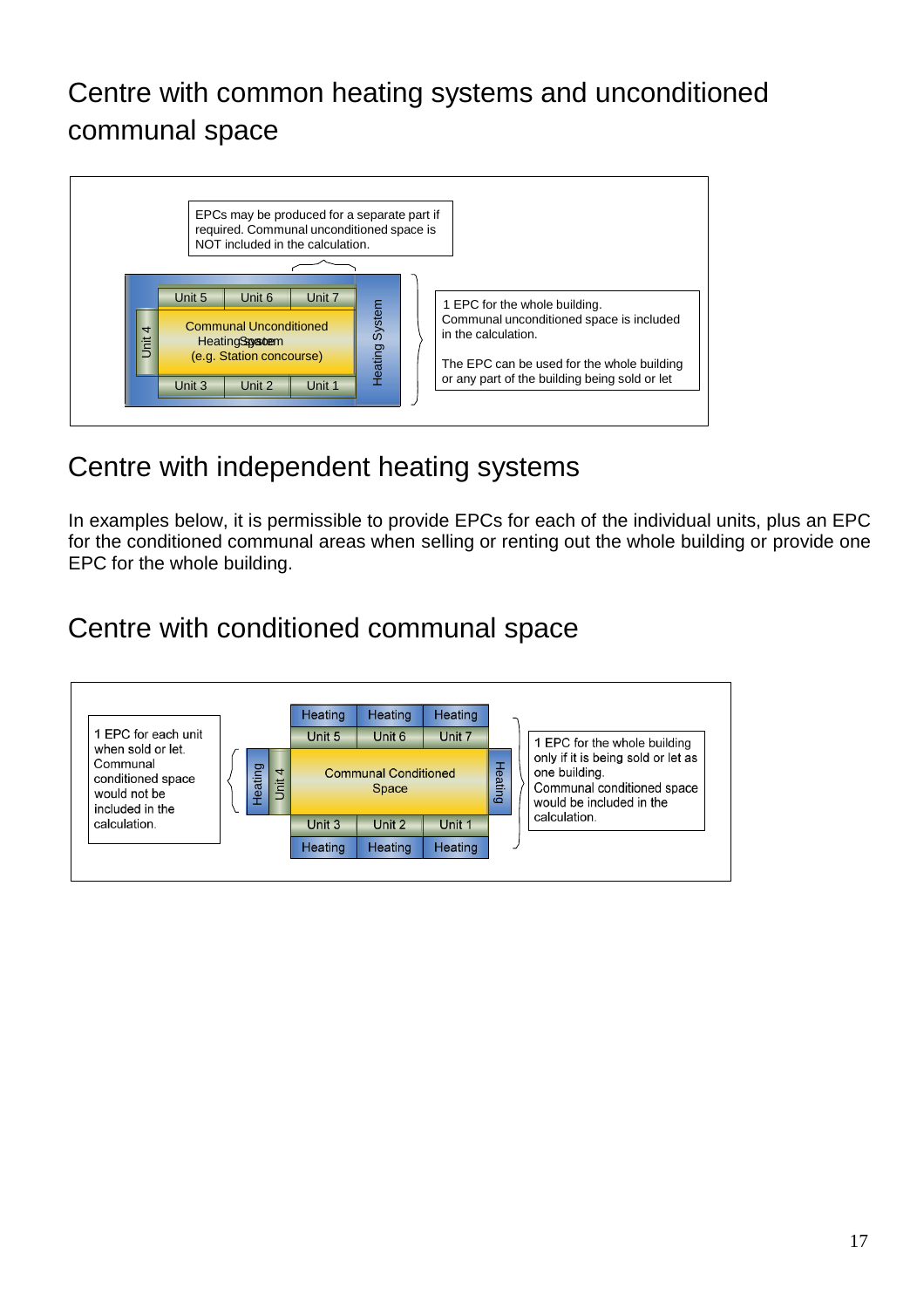## Centre with unconditioned communal space



# Industrial units in blocks

Stand-alone buildings or building units (i.e. those which are entirely detached and not connected to another building or building unit) with a total useful floor are of less than 50m<sup>2</sup>, will not require an EPC.

#### Units with a common heating system



## Units with independent heating systems



It is permissible to provide EPCs for each of the individual parts, plus an EPC for the conditioned communal areas when selling or letting the whole building or provide one EPC for the whole building.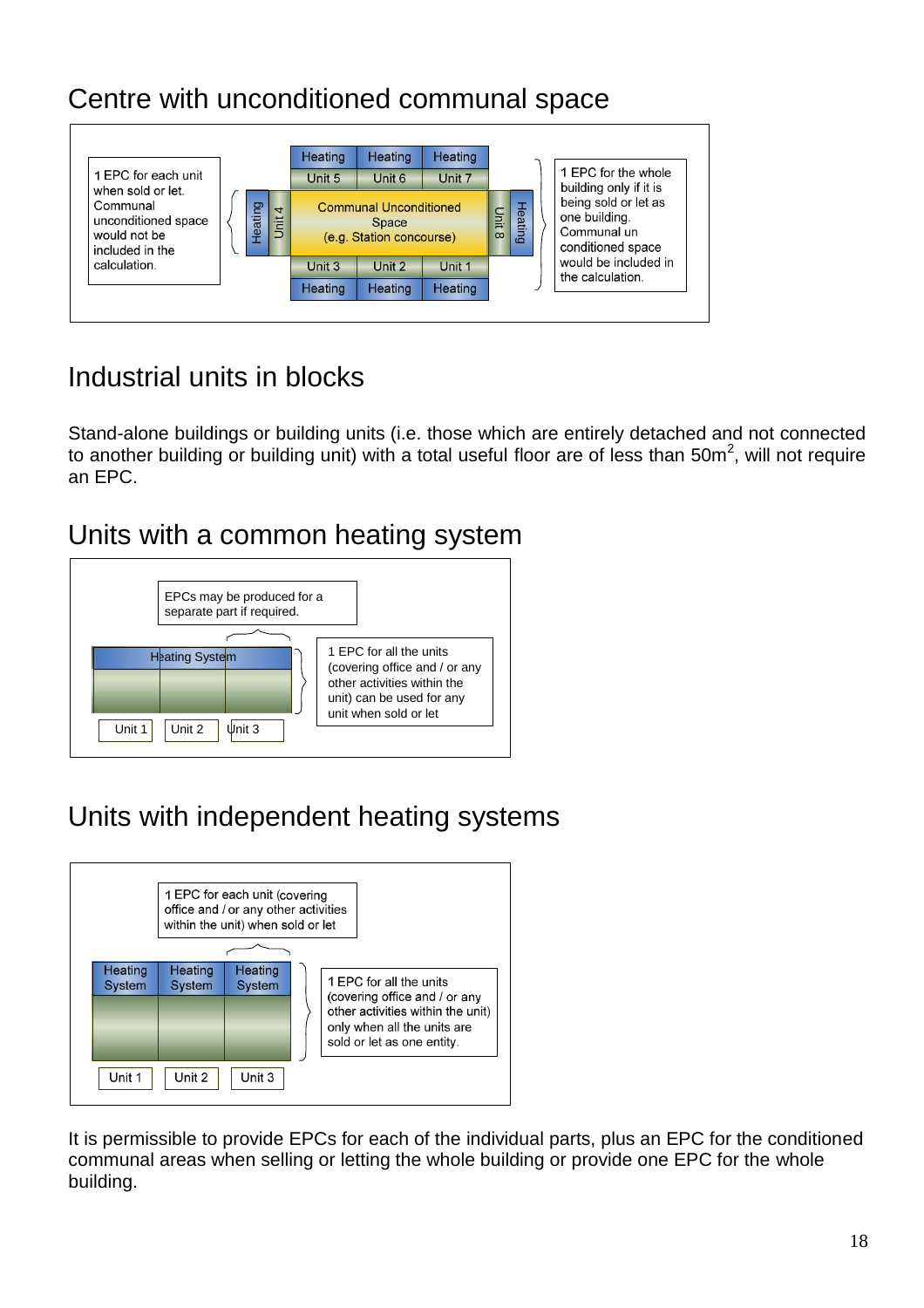Units with a variety of heating systems and both conditioned and unconditioned space



It is permissible in this example to provide EPCs for each of the individual parts, plus an EPC for the conditioned communal areas when selling or letting the whole building or provide one EPC for the whole building.

### Modifications to a building

If a building is modified so that it will have more or fewer parts that are designed to be used separately, and the modification includes the provision or extension of any of the fixed services for heating, hot water, air conditioning or mechanical ventilation, then an EPC must on completion of the work be provided to the owner of the building by the person carrying out the work.

An internal refit with new heating, hot water, air conditioning or mechanical ventilation etc., would not trigger the requirement for an EPC, unless the building were also converted so as to comprise more or fewer parts for separate use. Any refit will, however, be subject to such of the Building Regulations as are applicable to the work.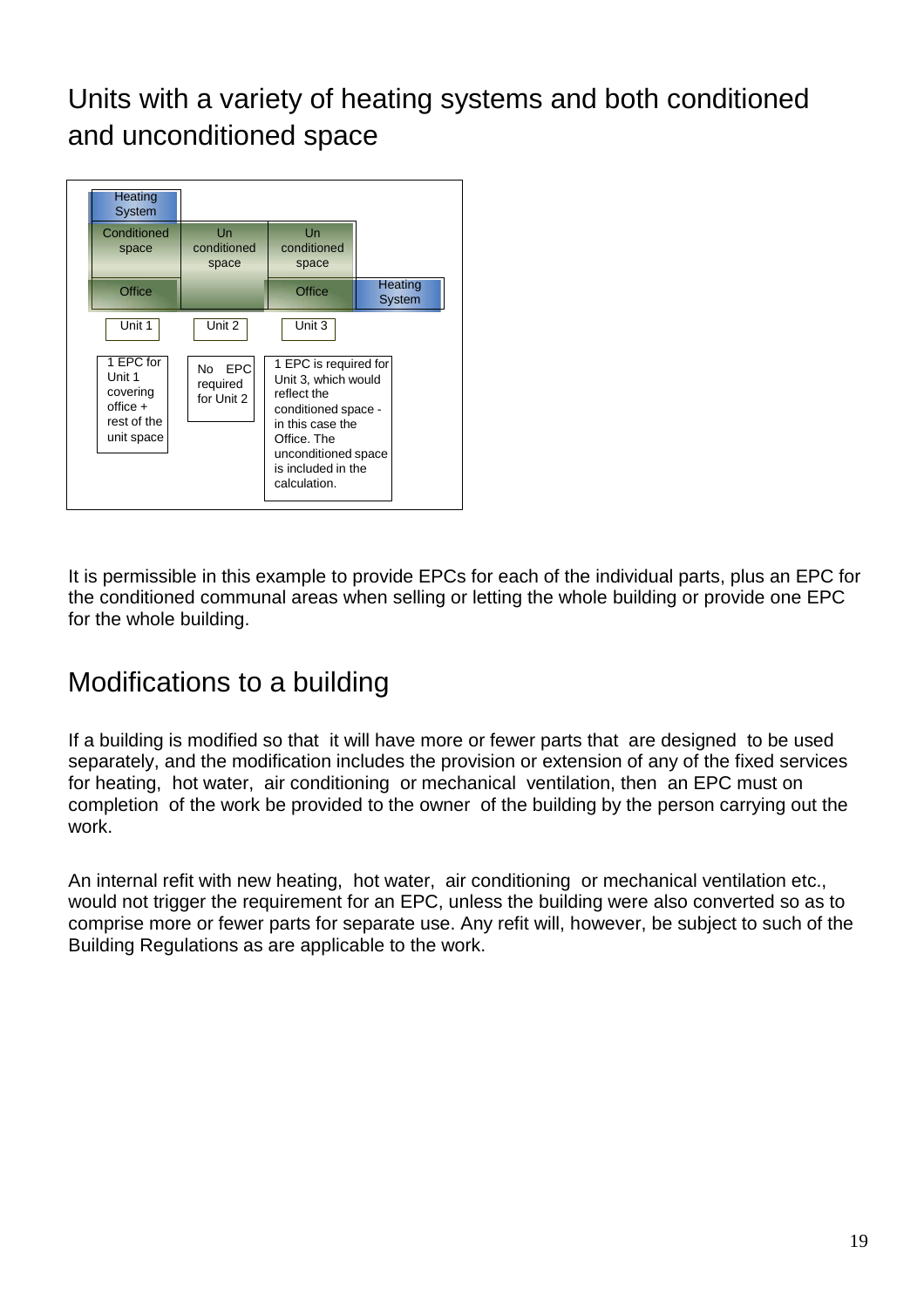# Buildings with extended capacity but with no parts added or removed

| Heating / Mechanical Ventilation / Air<br>Conditioning / Hot Water |                                                     |                                                                                                                                                               |
|--------------------------------------------------------------------|-----------------------------------------------------|---------------------------------------------------------------------------------------------------------------------------------------------------------------|
| <b>Existing building</b>                                           | $Extension -$<br>with or<br>without<br>conditioning | Building has been extended BUT<br>NO separate part(s) added or<br>removed = $NO$ EPC required.<br>Work may need to comply with<br><b>Building Regulations</b> |

# Buildings with extended capacity and newly divided into more or fewer parts with extended fixed services

| Heating / Mechanical Ventilation / Air<br>Conditioning / Hot Water |                                                             | Building has been extended with a                                                                                                                                     |
|--------------------------------------------------------------------|-------------------------------------------------------------|-----------------------------------------------------------------------------------------------------------------------------------------------------------------------|
| <b>Existing building</b>                                           | New part<br>designed or<br>altered to be<br>used separately | new separate part added AND<br>provision made for heating /<br>mechanical ventilation / air<br>conditioning or hot water $=$ EPC is<br>now required for the building. |

# Buildings with an internal re-fit



In the case above, there is no requirement for an EPC. However where the accommodation has been renovated e.g. upgraded heating or change of use, it would be preferable to have an updated EPC, even though not required.

## Building converted into more or fewer parts

| Heating / Mechanical Ventilation / Air<br><b>Conditioning / Hot Water</b> |                                                             | Building is the same size.                                                                                                                                                        |
|---------------------------------------------------------------------------|-------------------------------------------------------------|-----------------------------------------------------------------------------------------------------------------------------------------------------------------------------------|
| <b>Existing building</b>                                                  | New part<br>designed or<br>altered to be<br>used separately | Modification has created a new part<br>AND provision made for heating /<br>mechanical ventilation / air<br>conditioning or hot water $=$ EPC is<br>now required for the building. |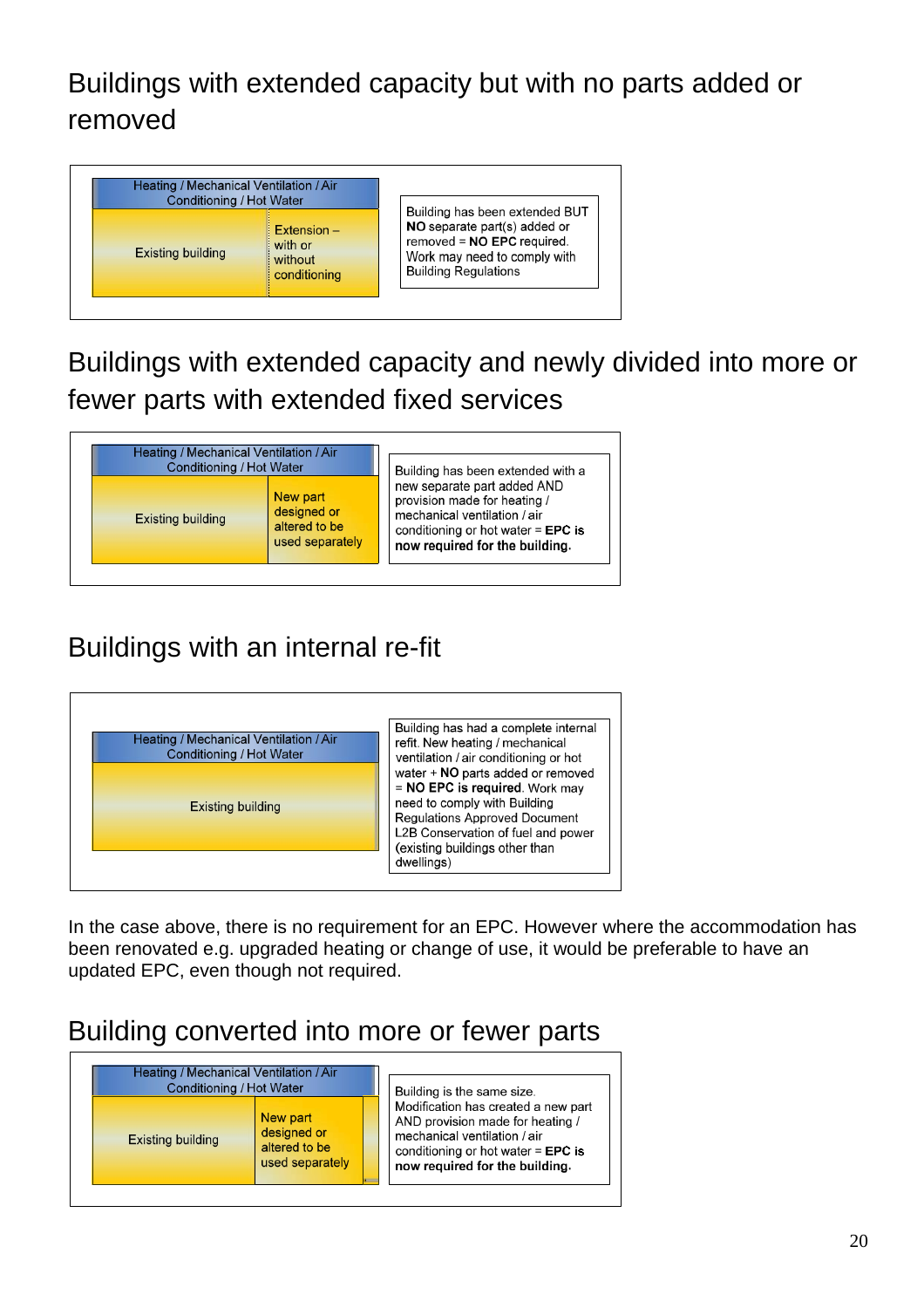In this example the building is the same size but has more or fewer parts designed or altered to be used separately, and the modification includes the provision or extension of heating/hot water/air conditioning or mechanical ventilation. It now requires an EPC.

# Shell and core buildings

For shell and core buildings not all the services will be installed (especially heating, mechanical ventilation and air conditioning) at the point where the building is sold or rented out.



In the case of building units that are let as bare structures without services at all, but where they will be fitted out and there is the expectation that energy will be used to condition the indoor climate, an EPC should be provided.

The EPC should be based on the maximum design fit-out specification as used for compliance with Part L of the Building Regulations (in respect of the building's use class in planning legislation). Part L ensures that building work conforms to current energy performance standards. Where insufficient information is supplied (i.e. in this case there are no services installed), Part L defaults to the worst energy rating allowed under Part L. Therefore, the most energy intensive fixed services fit-out allowed under Part L will be assumed. Any subsequent fit-out will need to comply with Part L of the Building Regulations. The services installed will either be as assumed or more energy efficient if the tenant chooses a more energy efficient specification.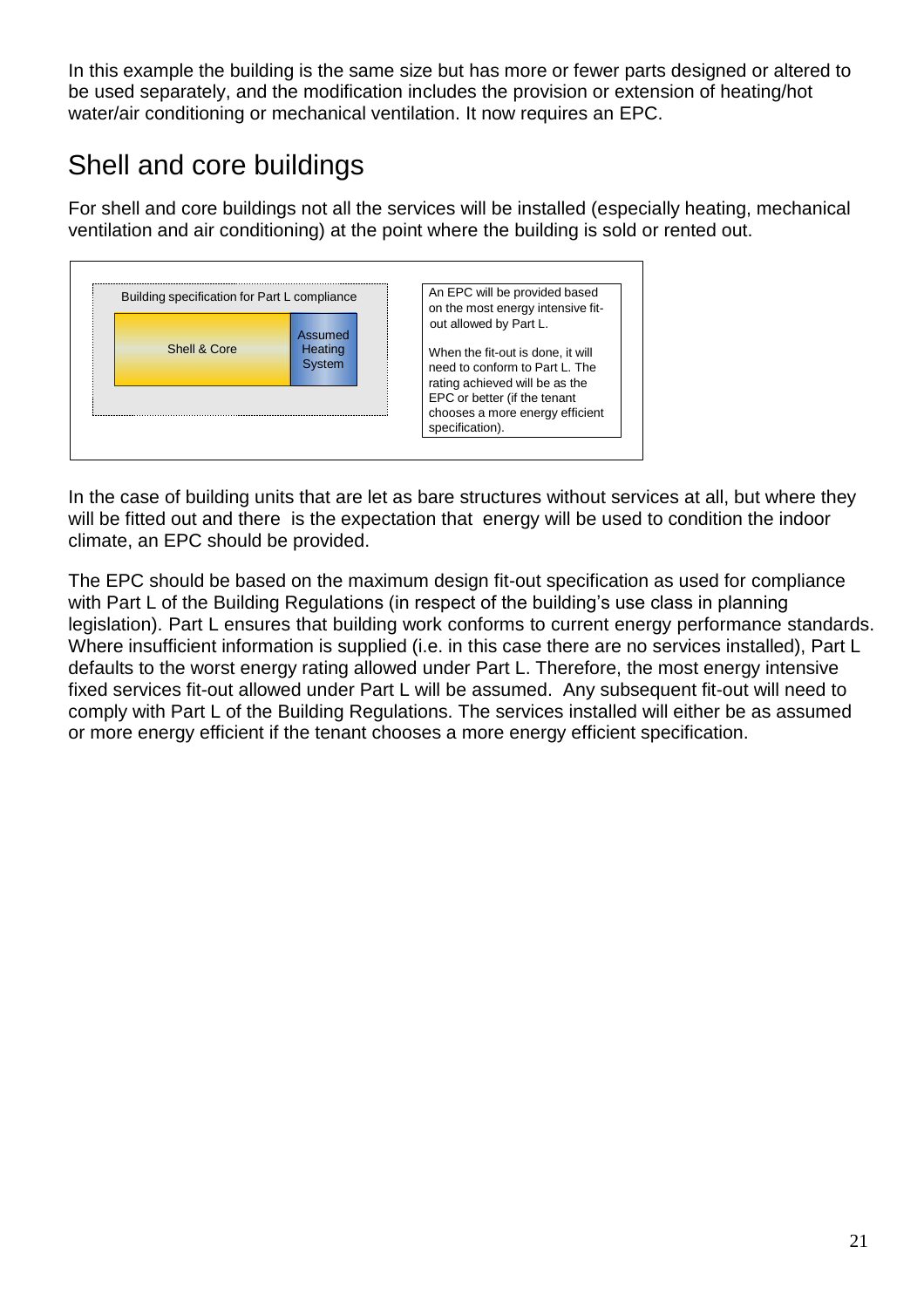# <span id="page-22-0"></span>Chapter 5: Assessing the energy performance of a building

### What contributes to the energy performance of a building?

The energy rating of a building is a complex calculation which is based on a combination of factors. The key factors are:

- the type of construction of the building (including walls, roofs, floors and glazing)
- whether parts (zones) of the building are used for different purposes e.g. office, factory etc and the occupancy profile for each zone
- heating, cooling, ventilation and hot water systems used
- lighting

The energy performance of non-dwellings is shown as a  $CO<sub>2</sub>$  based index. The  $CO<sub>2</sub>$  based rating a building receives depends on the energy used for space heating, water heating, ventilation and lighting, less any energy generated from energy generation technology installed in the building (such as solar water heating). The lower the number the lower the typical  $CO<sub>2</sub>$ emissions (based on a scale of zero to 150 +).

The rating is adjusted for the total useful floor area of a building (see glossary of terms for a full definition) so it is independent of size for a given type of building.

The calculation process compares the carbon emissions of the building with those of a reference building. The reference building is an equivalent building (i.e. a building of the same size, shape and use as the actual building) constructed to a notional building designed to a specified standard.

### Collecting the information required for an EPC

Once the energy assessor has been commissioned to produce an EPC, there are three main steps to performing the assessment. These are:

- gathering the relevant information about the building
- analyzing the information and identifying different zones of the building
- entering the information into an approved software programme. The appropriate methods for commercial buildings are simplified building energy model or dynamic simulation model

The energy assessor will need to understand the internal layout of the building and for what purposes it is designed to be used. This is to understand the energy demands of each individual space (zone) in accordance with its designed use.

The information that will be required to produce an EPC includes: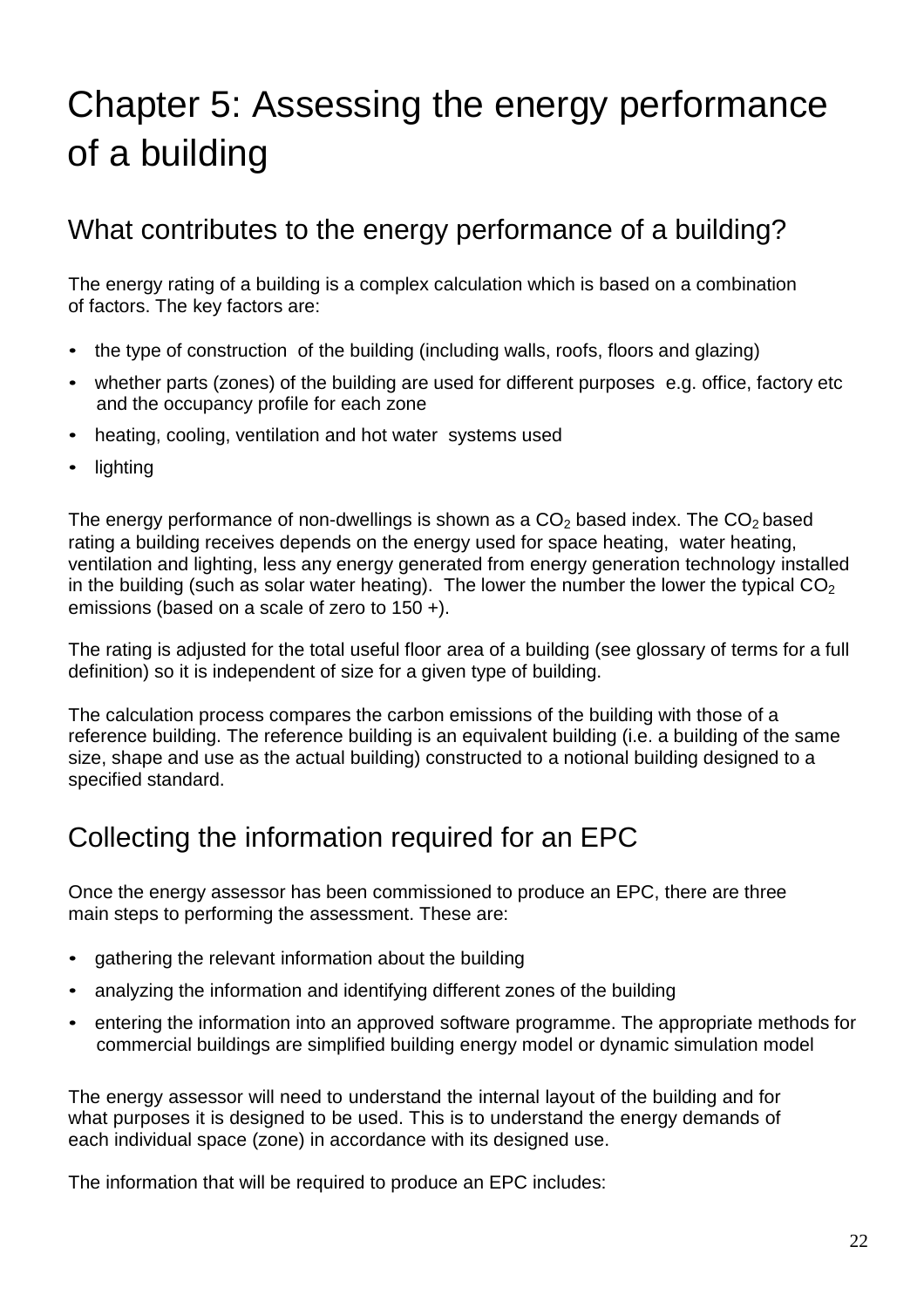- analysing the information and identifying different zones of the building and their dimensions (either as verified from plans or as measured). This information may be readily provided from building plans
- the activities conducted within the zones, e.g. retail space, office space, kitchens, storage etc
- the heating and ventilation services for each zone, including type of system, metering, controls, fuel used, etc.
- the lighting and controls used for each zone
- the construction of the fabric of the building and thermal efficiency of the materials used: roof, floors, walls and glazing

If there are no plans for a building, the energy assessor will need to survey the building and gather the appropriate information. If you have up to date information and plans for your building this process will be less time consuming. The energy assessor is responsible for ensuring the information used in the energy calculations is accurate and, even where detailed plans are available for existing buildings must validate this information by making a site inspection.

## Using data gatherers

In certain circumstances, data gatherers working under the supervision of the energy assessor can assist with producing EPCs for larger and more complex buildings and portfolios of buildings. However, the energy assessor must be in a position to verify the data and to supervise how and by whom it is collected.

The Department has provided accreditation schemes with the following advice on the use of data gatherers:

There is no justification for using data gatherers on level three buildings, because the scale and complexity of level three buildings is not sufficient to justify their use on them. The use of data gatherers on level three buildings is not permitted.

For level four and five buildings the energy assessor must:

- visit the and inspect all buildings for which they issue an EPC to ensure they can verify any data provided and be sure that it is appropriate for the building before the EPC is lodged on the central register. This also enables the non-domestic energy assessor to provide the building owner or landlord with the outcome
- record all the assistants used and the provenance of all data that has been used to produce the EPC
- provide evidence of supervision of the process. One way of demonstrating this would be via the use of ISO9001 procedures
- demonstrate the suitability of any assistants used the energy assessors are responsible for ensuring that any assistants used are fit and proper and suitably qualified, for example by being a level three energy assessor or through membership of a recognised professional body. The energy assessor must be able to provide evidence to support an assistant's suitability to do the work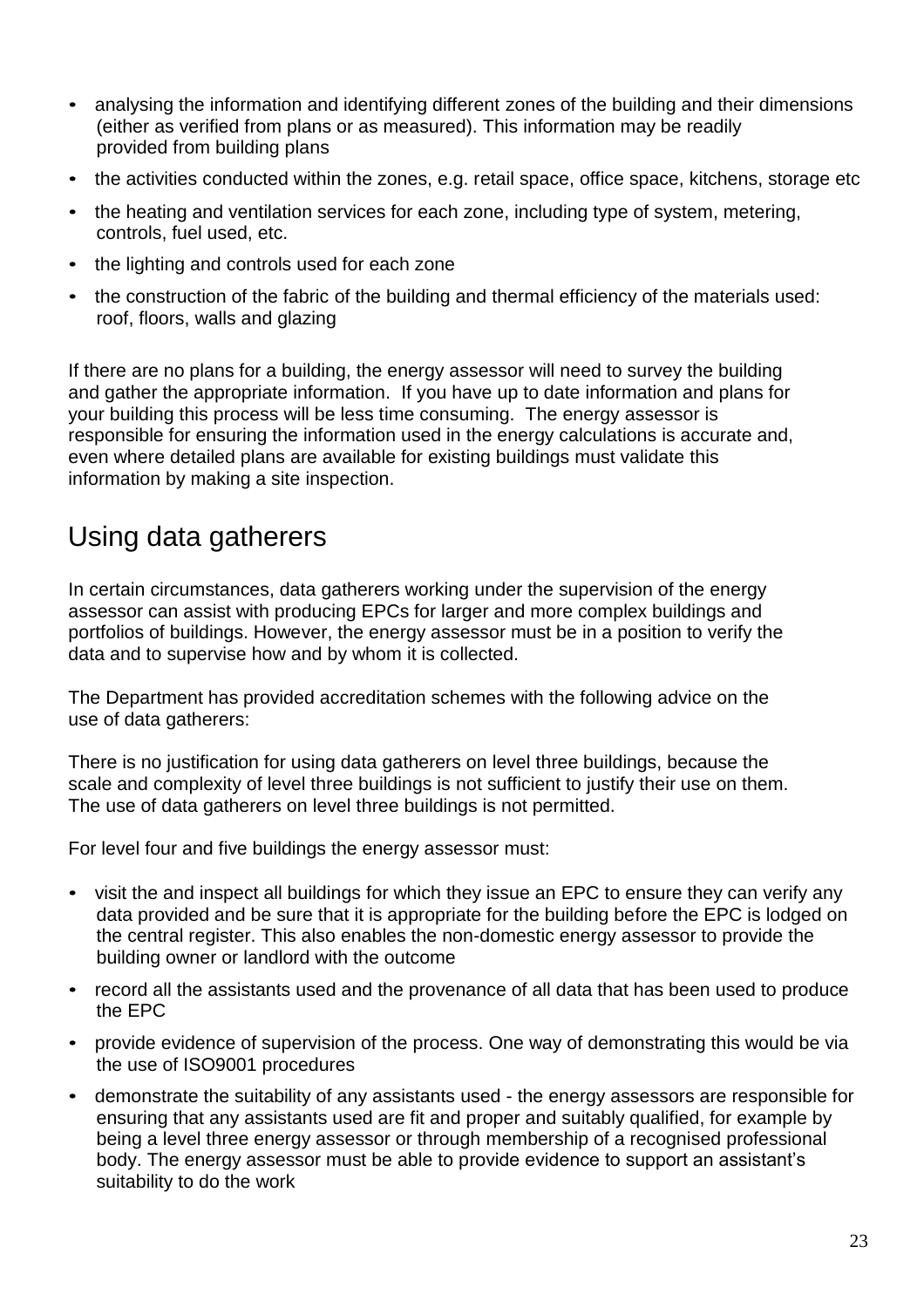The energy assessor must be able to demonstrate that the contractual arrangements of any assistants allow sufficient supervision and quality control by the energy assessor. Employing assistants from the same company as the energy assessor would be one way of demonstrating this.

Remote lodgement business models, which is the practice of an energy assessor lodging a certificate which has been produced from data that has not been collected or verified in the manner described above by the energy assessor is not acceptable.

The definitions of level three and level four buildings and level five buildings, which are defined as those buildings for which the dynamic simulation model is used to carry out the assessment, are attached at Annex B.

### Producing the EPC and recommendation report

This information will be fed into an approved software programme using a government approved energy assessment method. The appropriate software tools for commercial buildings are simplified building energy model (SBEM) or dynamic simulation model (DSM) (even if the building was originally used for residential accommodation). The software produces the certificate and the recommendation report for the building.

Only government approved software may be used to assess the energy performance of a building and to produce the EPC.

The software assesses the energy demands of each individual space in the building in accordance with the activity conducted within that space (e.g. office space, kitchens, storage space, etc). Different activities can result in different periods of occupancy and different required temperatures, as well as varying requirements for lighting and hot water supply. The energy consumption and carbon dioxide emissions are calculated by considering these demands in relation to the details of the building services.

The energy assessor will need to understand the internal layout of the building and for what purpose it is used. The energy assessor will need to validate (via plans and or a physical survey) zone distances, thermal insulation and building services.

The software will use the information provided by the energy assessor and standard performance tables and will produce the EPC and recommendation report. The recommendation report will help owners and occupiers to improve the energy efficiency of a building. The recommendations only include those improvements that are appropriate for the building that has been assessed. For each recommendation indicative paybacks are noted. The recommendations are provided in four categories: short term payback (less than three years), medium term payback (between three and seven years), long term payback (greater than seven years), other recommendations (based on the energy assessor's knowledge).

Once the energy assessor has produced the EPC it must be lodged on the central register. Lodging the certificate will generate a certificate report reference number which all valid EPCs must contain. The EPC must also be provided to the person who has commissioned the EPC at this stage.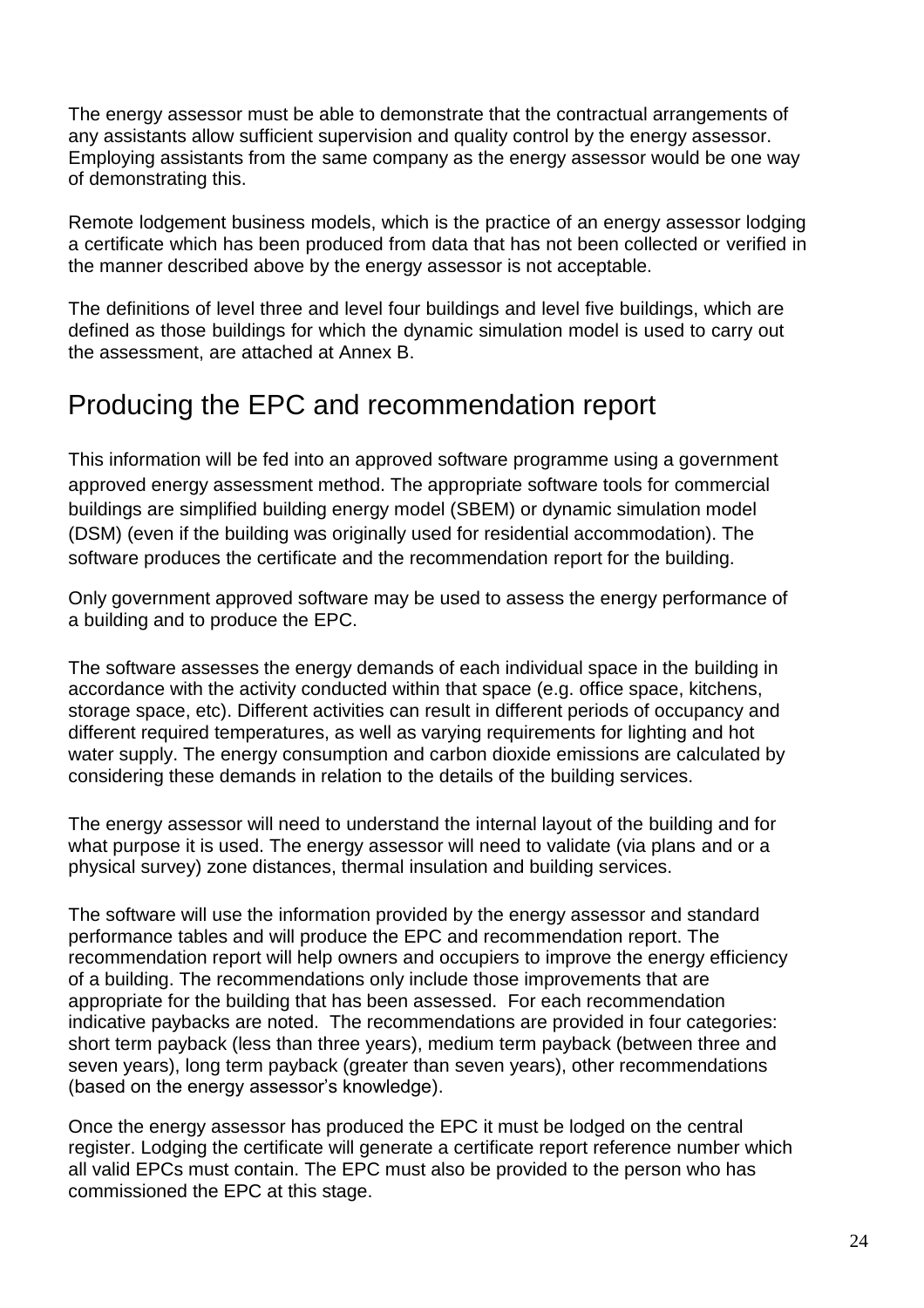### Assessment of representative units

Certification for units in blocks can be based on the assessment of another unit in the same block. Representative units should all be in the same building or block. What makes one unit representative of another will be down to the judgment of the energy assessor as to whether the data used for one building would accurately reflect another. Material facts may include age and construction of the building, orientation, position within the block, type of heating, insulation and glazing.

If one unit in a block were surveyed in detail the energy assessor can copy the data model to prepare an EPC for another. The energy assessor needs to be satisfied that they are the same (or make any adjustments as required) and then submit the data to produce an EPC for the second unit. Where a number of assessments are based on the assessment of another representative unit, the energy assessor will need to visit a sufficient sample of the units to verify that they are indeed representative.

The use and occupancy patterns of a non-dwelling can be complex. Annex B highlights a number of situations that frequently occur and the requirements for an EPC. These examples may change over time and are not a definitive list of the possible situations which may occur.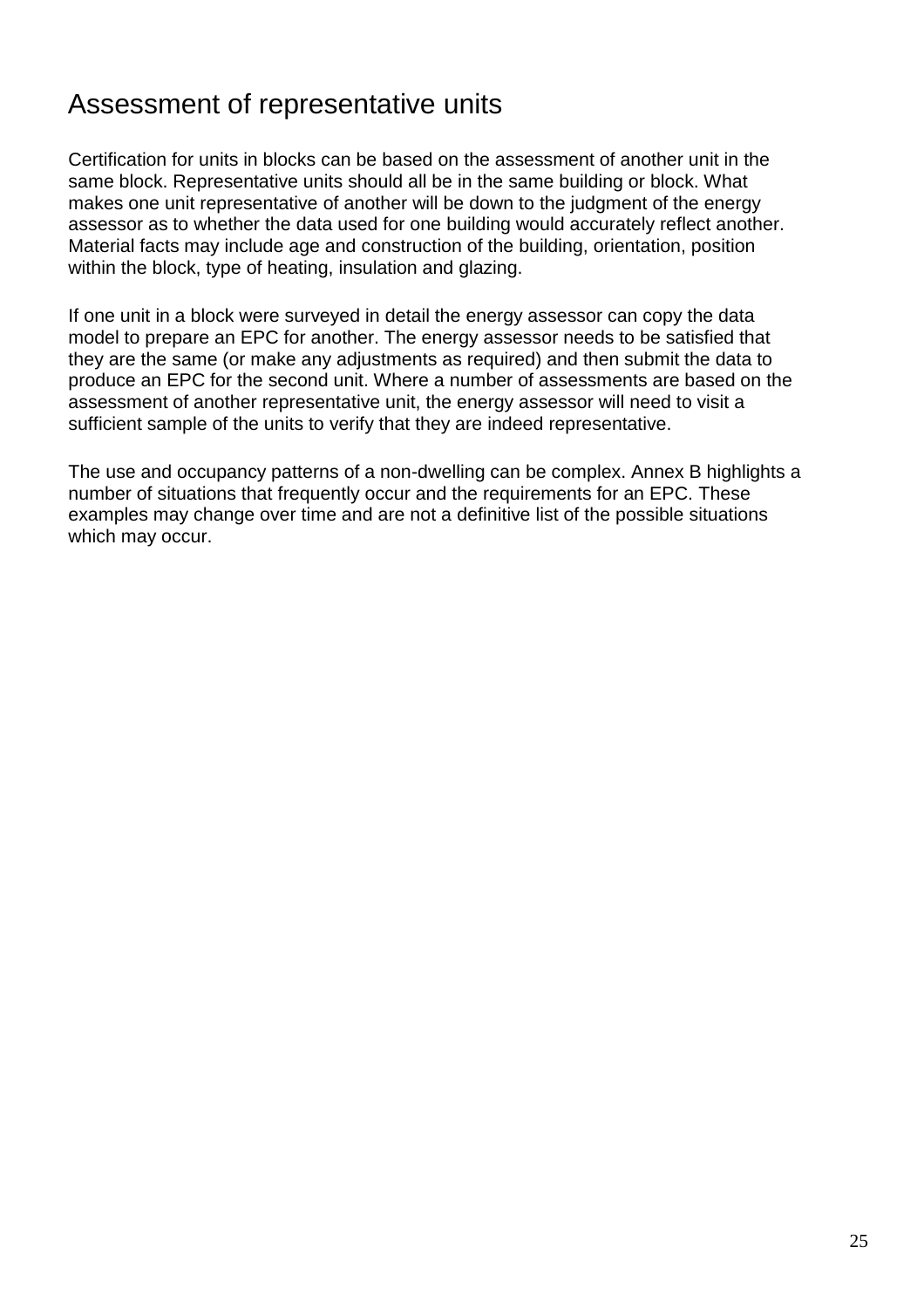# <span id="page-26-0"></span>Chapter 6: Consumer protection and enforcement

#### Checking the authenticity of an energy assessor

An EPC must be produced by an accredited energy assessor. All domestic energy assessors must be a member of an approved accreditation scheme.

To check that an energy assessor is a member of an accreditation scheme, a search facility is available on the central register website (www.ndepcregister.com). If a person does not have access to the internet they can ask the energy assessor for the name of the accreditation scheme of which they are a member and for their membership number. This information will enable the person who has commissioned the EPC to confirm with the accreditation scheme that the energy assessor is accredited and fit and proper to practice as an energy assessor.

### Checking the authenticity of an EPC

All EPCs are stored in a central register. The central register is the official place for the storage of all EPCs and is the single source of information for EPCs for non-dwellings. The central register is currently operated by Landmark Information Group.

All EPCs must contain a valid certificate reference number. This number can only be generated once the certificate has been lodged on the central register. The EPC and recommendation report are only valid once they have been lodged.

Lodging the certificate is designed helps to protect the consumer by ensuring that only accredited energy assessors can produce EPCs. Those in possession of an EPC can verify the authenticity of a certificate by using the certificate reference number to check its validity against the EPC held on the register. A copy of the EPC can be accessed online and downloaded from the central register web site [\(www.ndepcregister.com\)](http://www.ndepcregister.com/) using the certificate reference number.

Lost and mislaid reports can also easily be replaced at no additional cost to the consumer using the certificate reference number. A copy of the certificate can also be downloaded from the central register using the building address from the register website [\(www.ndepcregister.com\)](http://www.ndepcregister.com/), if the certificate reference number has been mislaid, unless the owner of the building has 'opted-out' of making the report available in this way.

Once EPCs have been registered they cannot be altered. However, EPCs that are in dispute may be annotated on the register to show that they are under investigation. This can only be done by the approved accreditation scheme of which the energy assessor who produced the report is a member. Data on the register is kept for 20 years, which means more than one EPC may be stored over a number of years for one building. An EPC may be valid for up to 10 years. If there are other certificates for the building on the register that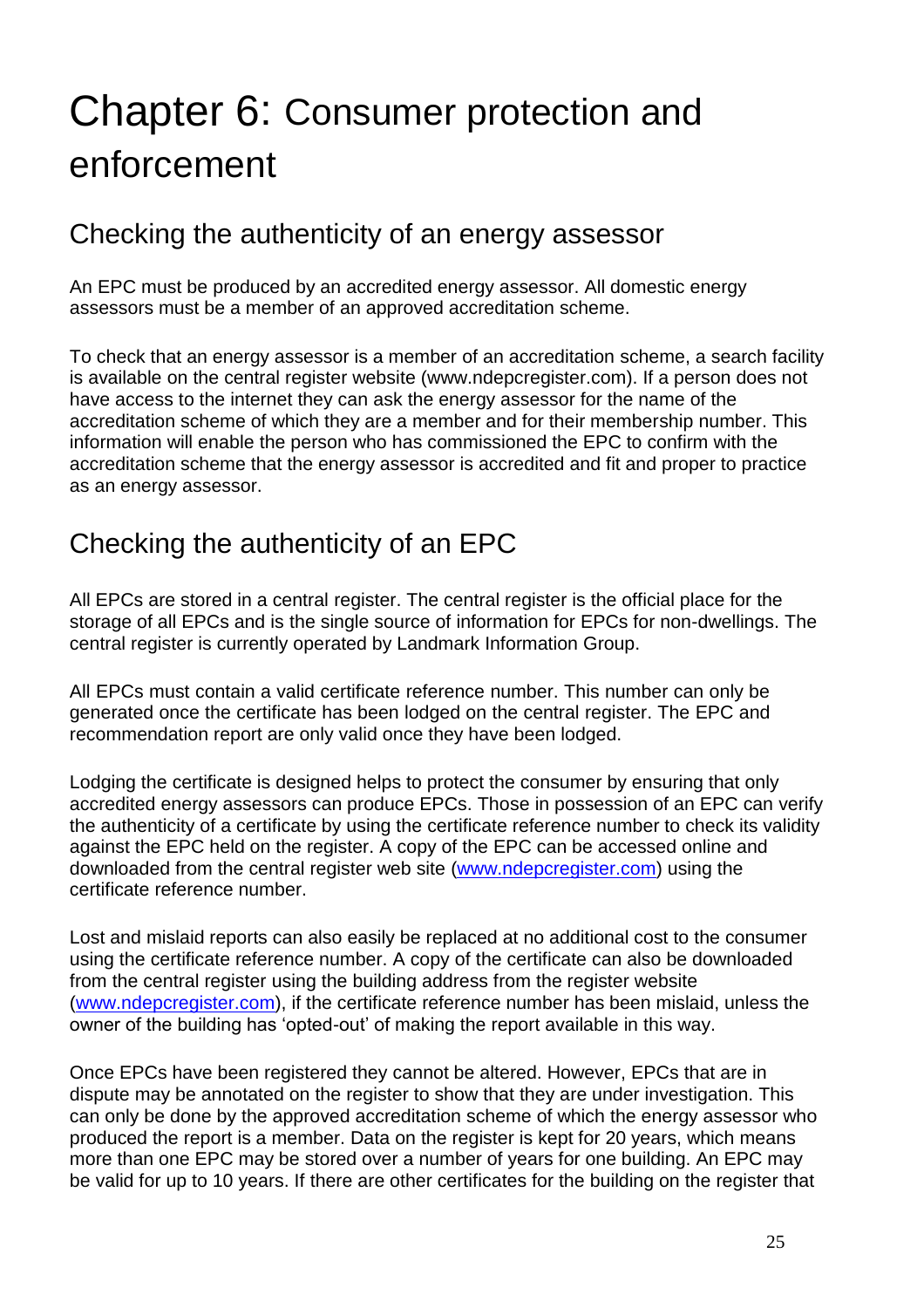are less than 10 years old only the most recent certificate will be valid.

# **Complaints**

Complaints about the availability or quality of an EPC or about an energy assessor who produced the certificate or the energy assessment should be directed to the following:

**Failure to provide a valid EPC on sale or rent**: for complaints regarding the availability and validity of an EPC for marketed sales, an authorised officer of the local weights and measures authority (usually a trading standards officer). The authorised officers have the power to act on your complaint.

**EPCs on sale or rental**: for complaints regarding the availability and validity of an EPC for a building when marketed for sale or rent, an authorised officer of the local weights and measures authority (usually a local trading standards officer). Trading standards officers have the power to act on a complaint.

**EPCs for newly constructed or modified properties**: for complaints regarding the availability and validity of EPCs produced by the builder when construction work is completed, contact building control at the relevant local authority

**Quality or accuracy of the EPC and its recommendations**: for complaints regarding the quality and accuracy of the EPC and the recommendation report, contact the energy assessor in the first instance and if the matter is not resolved, contact the accreditation scheme of the energy assessor who produced the EPC. Contact details of both the assessor and accreditation scheme can be found on the EPC

**Complaints regarding an energy assessor or any aspects of the energy assessment**: for complaints regarding the energy assessor or the energy assessment contact the energy assessor in the first instance and if the matter is not resolved, contact the accreditation body of the energy assessor who produced the EPC. Contact details of both the assessor and accreditation scheme can be found on the EPC.

The accreditation scheme must investigate the complaint and, where necessary, provide the appropriate redress. Where it is found that the information on the EPC is incorrect a new inspection report must be issued and the information on the central register amended. This procedure should be followed at no cost to the complainant. In the event that the complaint cannot be satisfactorily resolved, the accreditation scheme will refer the matter to an independent 3rd party for adjudication.

The energy assessor has a duty of care under the regulations, both to the seller or prospective landlord and to the prospective buyer or tenant, to carry out an energy assessment on a building with reasonable care and skill. This duty is enforceable for as long as the EPC subsequently produced remains valid.

If an energy assessor is proven to have been in breach of his duty under the regulations or negligent in any other way, this is a matter that can be taken up in the first instance with their accreditation scheme before recourse to an action in civil law. Energy assessors will have professional indemnity cover against the eventuality that any person to whom they have a duty may suffer loss as a result of their actions.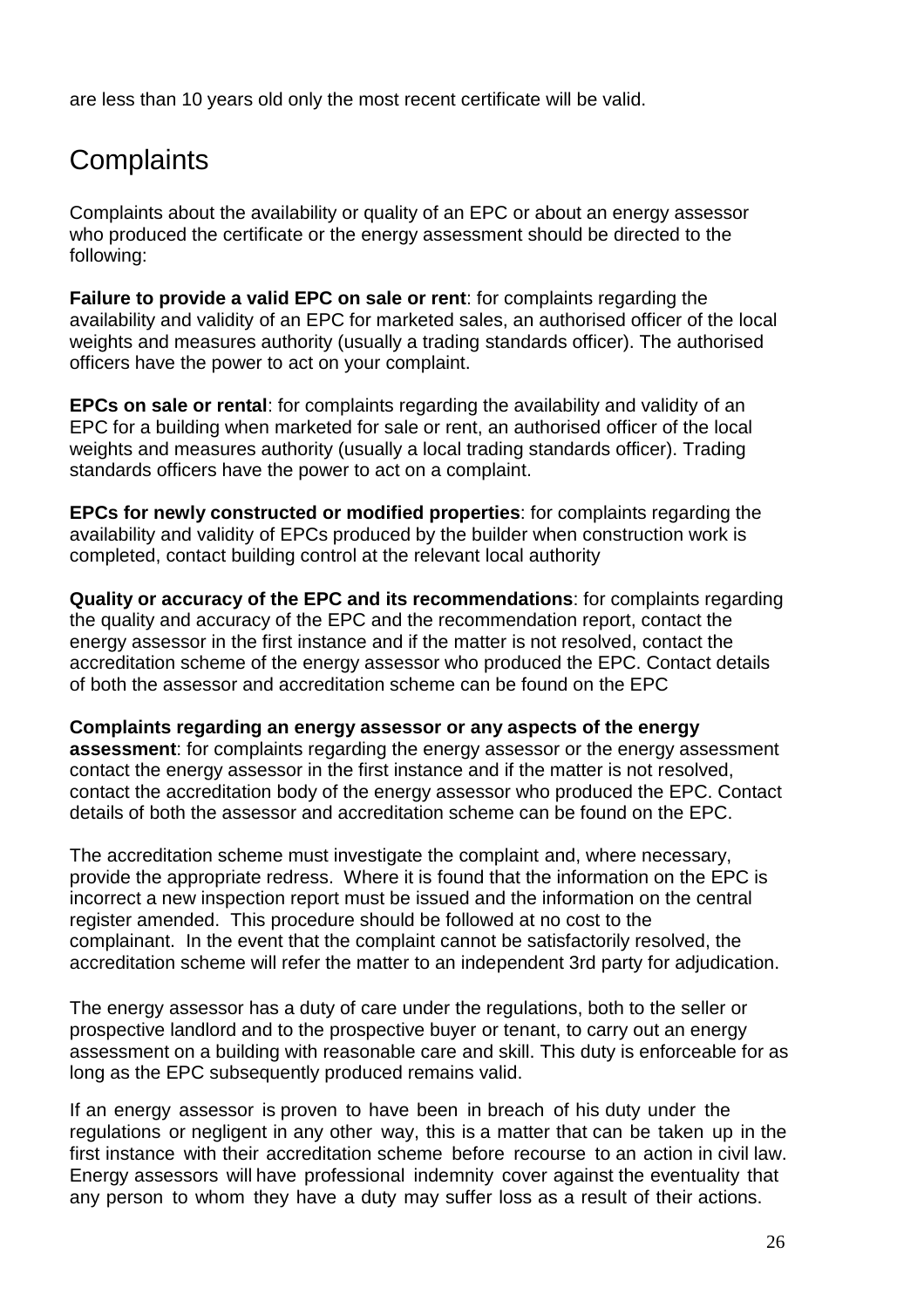If an EPC is subsequently alleged to have been produced fraudulently, this is a matter for criminal law, to be pursued by making a complaint to the police.

# Penalties for not having an EPC

Local weights and measures authorities (usually through their trading standards officers) are responsible for enforcing the requirement to have an EPC on sale or let of a building. Failure to make available an EPC as required by the regulations means the relevant person (i.e. seller or landlord) or a person acting on their behalf (i.e. estate or letting agent) may be liable to a civil penalty charge notice. Trading standards officers may act on complaints or undertake investigations. The trading standards officer may request that a copy of the EPC is provided to them. If requested a copy of the EPC this information must be provided within seven days of the request or be liable again to a penalty charge notice for failing to do so. A copy of an EPC can be requested at any time up to six months after the last day for compliance with when the duty was to make it available.

The penalty for failing to make an EPC available to any prospective buyer or tenant when selling or renting a non-dwelling is fixed, in most cases, at 12.5 per cent of the rateable value of the building, with a default penalty of £750 where the formula cannot be applied. The range of penalties under this formula are set with a minimum of £500 and capped at a maximum of £5,000.

A further penalty can be issued for failure to provide a copy of the EPC when requested to an officer of an enforcement authority within seven days. This is fixed at £200.

If a penalty charge notice is issued but a person believes it should not have been issued then they can request a review. If they are not satisfied with the outcome of the review an appeal may be made to the county court within 28 days after the notice confirming the penalty charge notice has been received from the local authority.

It is the duty of every person with an interest in, or in occupation of, the building to cooperate with any seller or prospective landlord as far as is necessary to enable them to comply with any duty under the regulations to make available an EPC, and allow access to any energy assessor they appoint.

#### **Situations where an EPC may be unobtainable in time**

The relevant person will not be liable to a penalty charge notice in a sale or rental:

where a request for an EPC has been made the person who is to provide the EPC has made the request for an EPC as soon as possible after he became subject to this requirement and despite all reasonable efforts and enquiries, a valid EPC is not in the possession or control of the seller or prospective landlord

The EPC should nonetheless be made available to prospective buyers or tenants as soon as the seller or prospective landlord has it or in the case of rental buildings

where a prospective tenant was seeking to rent the building in an emergency requiring his urgent relocation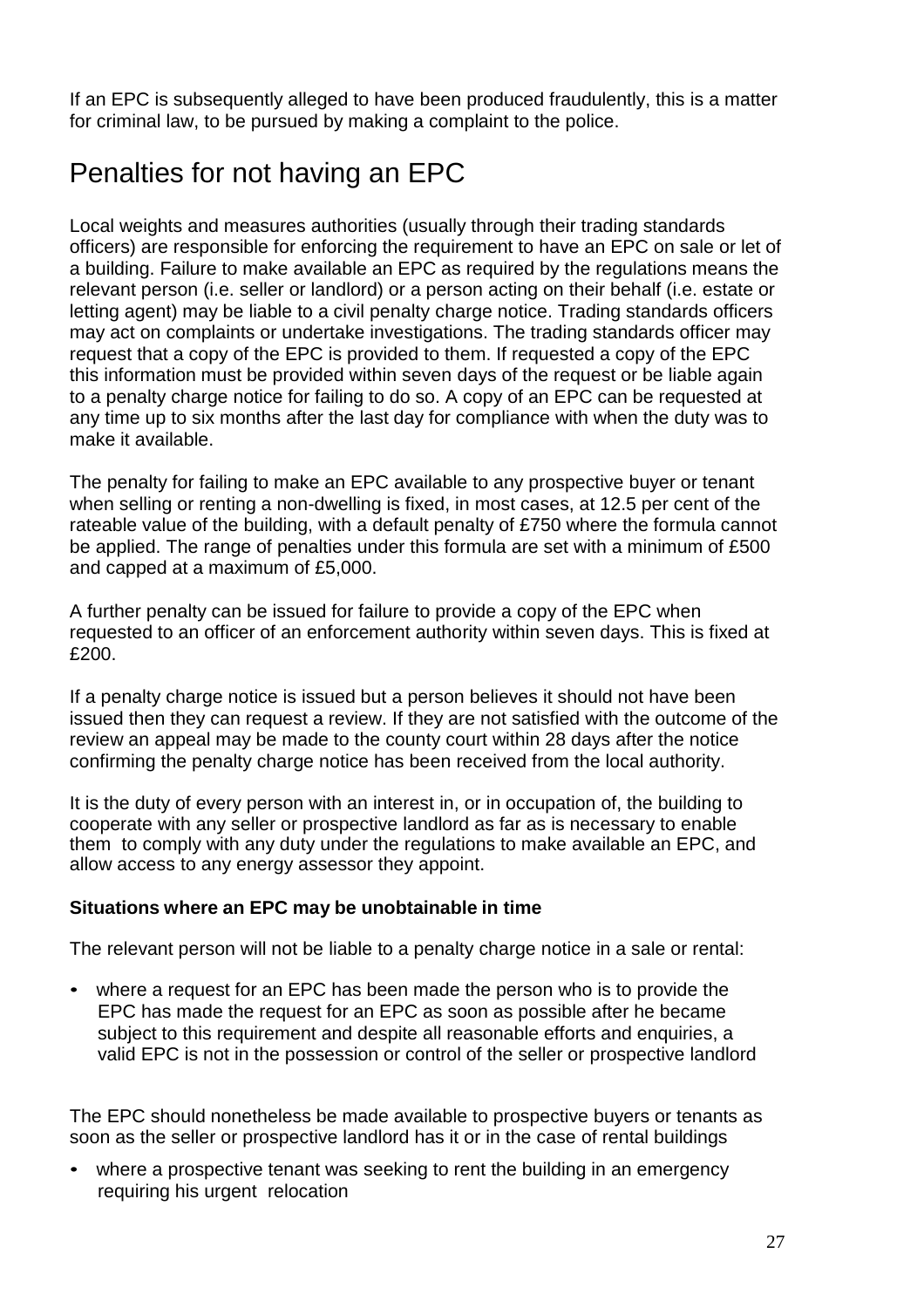- the landlord did not have in his possession a valid EPC at the time of letting
- there was insufficient time for the prospective landlord to be reasonably expected to have obtained an EPC before letting the building; and
- the landlord has given a valid EPC to the tenant as soon as reasonably practicable after letting the building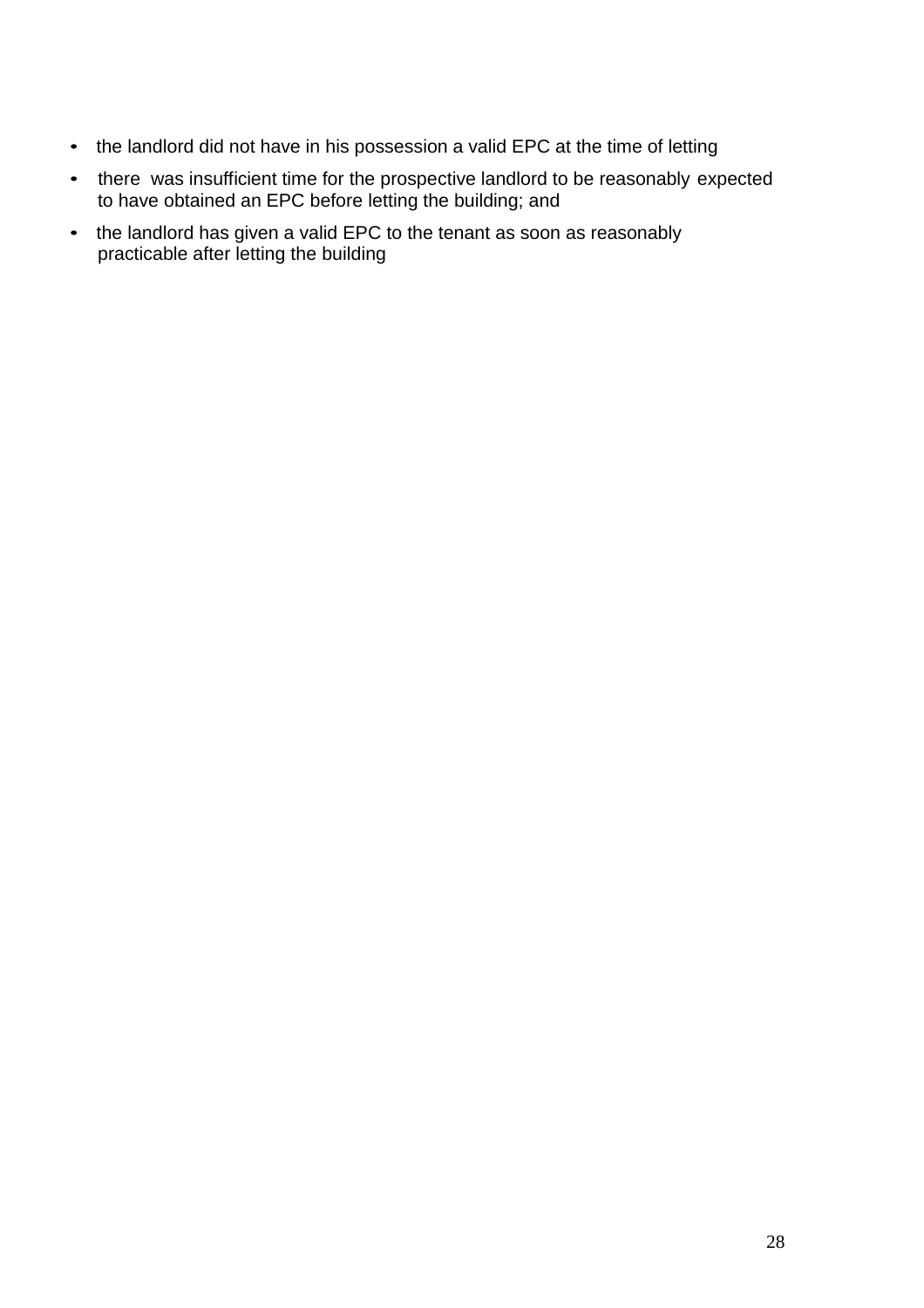# <span id="page-30-0"></span>Annex A: Useful information

#### **List of Government approved non-dwelling energy assessor accreditation schemes**

Chartered Institute of Building Services Engineers (CIBSE) [www.cibse.org](http://www.cibse.org/) ECMK Ltd [www.ecmk.co.uk](http://www.ecmk.co.uk/) Elmhurst Energy<br>
Quidos<br>
Quidos<br>
Quidos www.guidos.co.uk Quidos<br>
Sterling Accreditation<br>
Sterling Accreditation Sterling Accreditation and the sterling Accreditation [www.sterlingaccreditation.com](http://www.sterlingaccreditation.com/)<br>Stroma<br>www.stroma.com

[www.stroma.com](http://www.stroma.com/)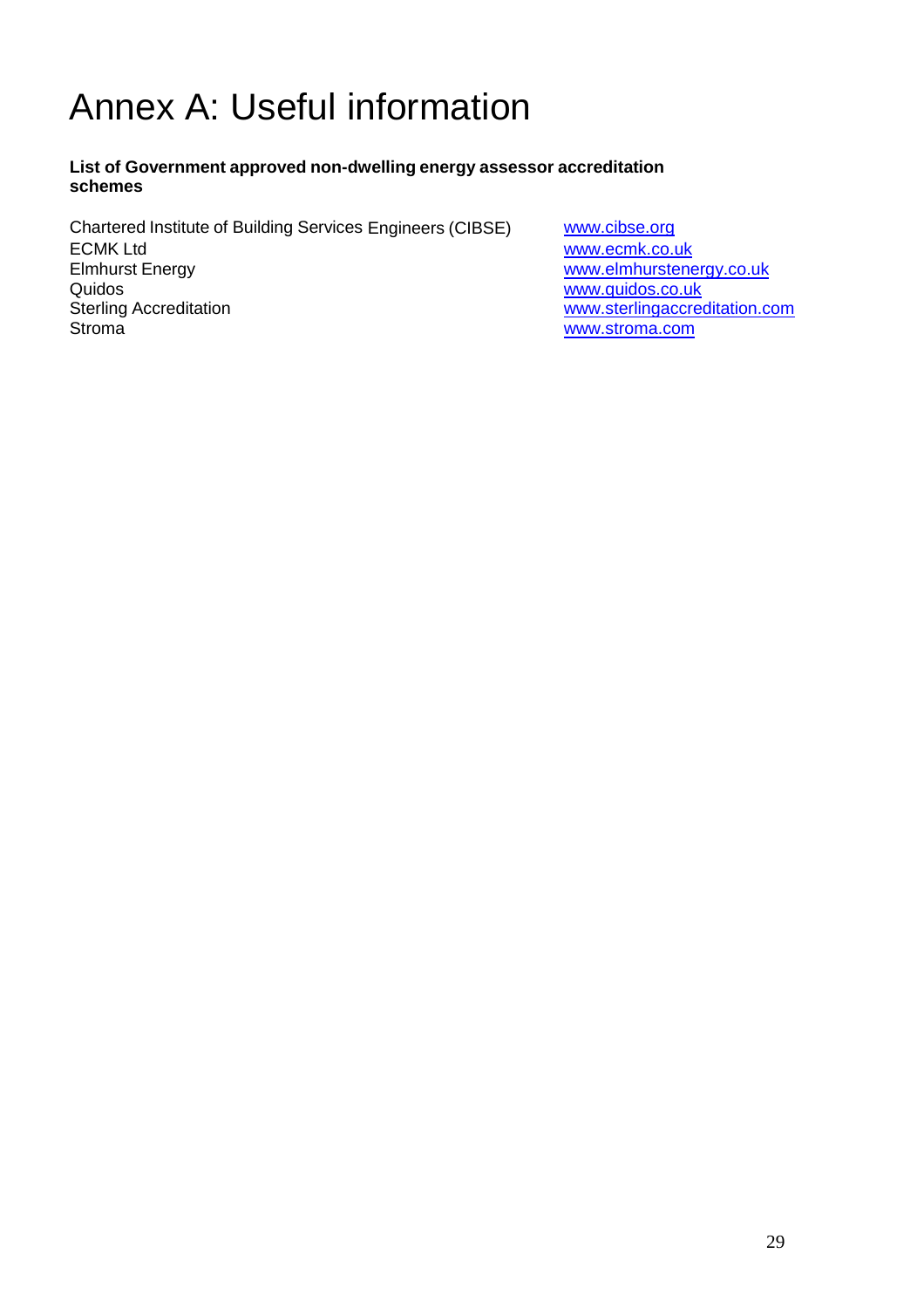# <span id="page-31-0"></span>Annex B: Glossary of terms

A **building** is defined as "a roofed construction having walls, for which energy is used to condition the indoor climate; a building may refer to the building as a whole or parts thereof that have been designed or altered to be used separately".

A **stand-alone** building is defined as a building that is free standing, i.e. entirely detached from any other building.

The **total useful floor area** is the total area of all enclosed spaces measured to the internal face of the external walls, that is to say it is the gross floor area as measured in accordance with the guidance issued to surveyors:

- a. the area of sloping surfaces such as staircases, galleries, raked auditoria, and tiered terraces should be taken as their area on the plan; and
- b. areas that are not enclosed such as open floors, covered ways and balconies are excluded.

Buildings that **are industrial sites and workshops with low energy demand**. These include buildings, or parts of buildings designed to be used separately, whose purpose is to accommodate industrial activities in spaces where the air is not conditioned. Activities that would be covered include foundries, forging and other hot processes, chemical process, food and drinks packaging, heavy engineering and storage and warehouses where, in each case, the air in the space is not fully heated or cooled. Whilst not fully heated or cooled these cases may have some local conditioning appliances such as plaque or air heaters or air conditioners to serve people at work stations or refuges dispersed amongst and not separated from the industrial activities.

**residential agricultural buildings with low energy demand** include buildings, or parts of buildings designed to be used separately, that are heated for a few days each year to enable plants to germinate but are otherwise unheated.

A **dwelling** means a self-contained unit designed to provide living accommodation for a single household. This would imply that it does not share kitchen and bathroom facilities.

A **non-dwelling** is a building that is not a dwelling, such as retail units and offices.

If a **dwelling** has been altered to enable parts to be used for **industrial or commercial purposes** (e.g. a workshop or an office), it should be treated as a dwelling if the industrial or commercial part could revert to domestic use, without significant alteration, on change of ownership. This could be the case if:

- a. there is direct access between the industrial or commercial space and the living accommodation; and
- b. both are contained within the same thermal envelope; and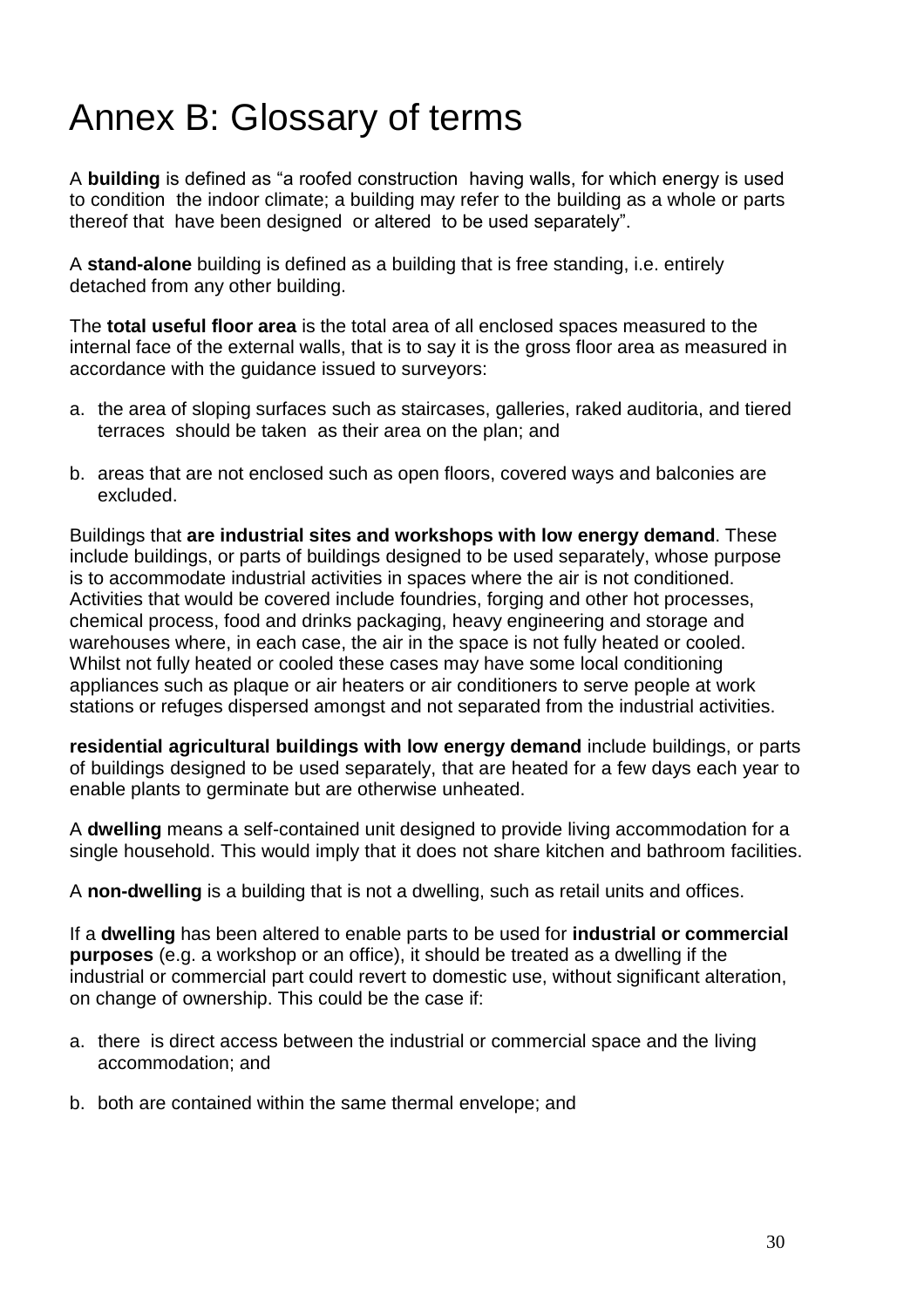c. the living accommodation occupies a substantial proportion of the total area of the building (e.g. a small manager's flat in a large domestic building would not mean the whole should be treated as a dwelling).

Significant alterations are those alterations that are covered by the Building Regulations.

**Rooms for residential purposes** are not dwellings. A room for residential purposes means a room, or a suite of rooms, that is not a dwelling house or an apartment and that is used by one or more persons to live and sleep and includes a room in a hostel, an hotel, a boarding house, a hall of residence or a residential home, whether or not the room is separated from or arranged in a cluster group with other rooms, but does not include a room in a hospital, or other similar establishment, used for patient accommodation. For the purposes of this definition, a cluster is a group of rooms for residential purposes that is:

- a. separated from the rest of the building in which it is situated by a door that is designed to be locked; and
- b. not designed to be occupied by a single household.

**Level three and level four buildings** may both be assessed using the simplified building energy model methodology. Currently the only distinction between these two levels is on the basis of heating, ventilation and air conditioning (HVAC) systems.

**Level three buildings** include frequently occurring characteristics such as simple heating systems, simple natural ventilation and small comfort cooling systems. Level three does not require the candidate to demonstrate competence in new build.

Frequently occurring characteristics are defined in the national occupational standards in terms of heating, ventilation and air conditioning, fabric and lighting. (i), (ii) and (iii) cover heating, ventilation and air conditioning:

(i) simple heating systems (Boiler Systems <100kw)

(ii) simple natural ventilation

(iii) small comfort cooling systems (up to 12kw)

We interpret:

(i) to refer to the size of the total boiler system, so that two linked boilers of 75kW is level four. Where the heating is not from boilers, we take it to refer to the size of the individual heater

(ii) to mean opening windows and basic mechanical ventilation (extract tab only)

(iii) to refer to the total for more than one unit (as per boilers). So level three includes split systems cooling one room or, say, one shop with display and store room cooled by one unit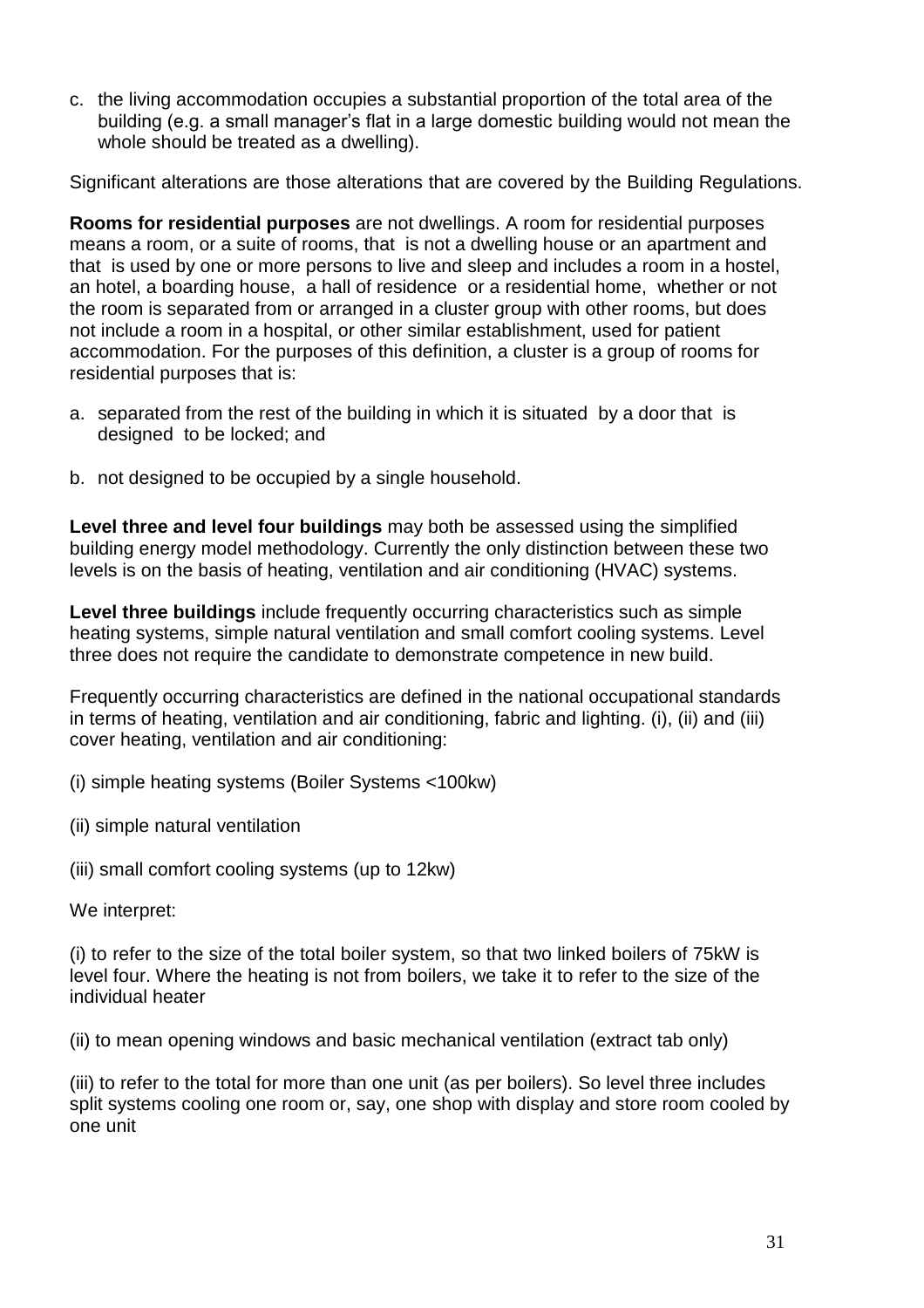Frequently occurring characteristics defined in the NOS (at (iv) and (v)) also provides definitions based on fabric and lighting, but they are not currently applicable (since they not defined in the approved methodology):

(iv) typical fabric as defined in the approved methodology

(v) typical lighting systems as defined in the approved methodology

**Level four buildings are** all buildings that have **any** heating, ventilation and air conditioning services that are not defined in the 'frequently occurring' list. In practice the following would be classified as level four heating, ventilation and air conditioning:

• linked boilers totalling >100kw

- multi-split cooling systems and VRF systems
- central air conditioning: AHU, all-air, air/water, chillers

**Simplified building energy model** is a computer program that provides an analysis of a building's energy consumption. The tool is designed to cover buildings that are not dwellings. It has been adopted by government as part of the UK national methodology for calculation of the energy performance of buildings. It is also used to produce consistent and reliable evaluations of energy use in non-domestic buildings for building regulations compliance and for building energy performance certification purposes

**Dynamic simulation model i**s a software tool that models energy inputs and outputs for different types of building over time. In certain situations, the simplified building energy model methodology may not be sophisticated enough to provide an accurate assessment of a building's energy efficiency. In these cases government approved proprietary dynamic simulation Models may be used.

**Standard assessment procedure** is the government approved methodology for the energy assessment of dwellings. The current version of has been adopted by government as part of the national methodology for calculation of the energy performance of buildings. It is used to demonstrate compliance for dwellings with Part L of the current Building Regulations in England and Wales.

**Reduced data standard assessment procedure** is the government approved methodology for the energy assessment of existing dwellings. A full Standard assessment procedure assessment requires many data items that cannot be seen in a survey or will take too long to collect. This methodology is an industry agreed standard of data items and a standard way of inferring the missing data.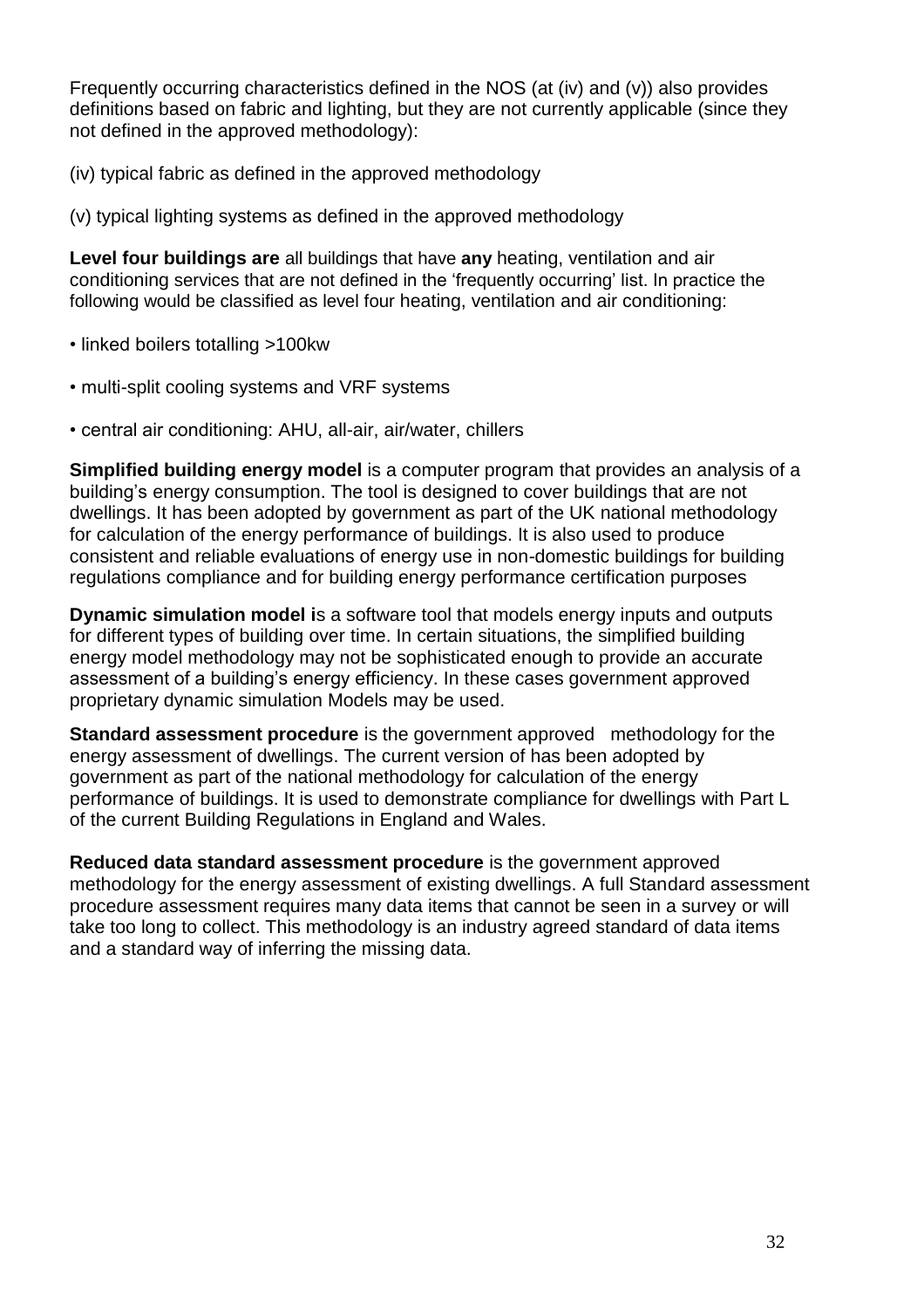# <span id="page-34-0"></span>Annex C: Frequently asked questions

#### **Q. How long is an EPC (EPC) valid for?**

A. An EPC is valid for 10 years or until replaced with a newer one.

#### **Q. How much will an EPC cost?**

A. The price of and EPC has been set by the market and market demand. It is likely in practice that the cost will vary according to a number of factors including size, location and age of the building.

#### **Q. Do I need a new EPC every time I sell or rent out my building?**

A. As long as a valid EPC exists for the building, this can be provided to any prospective buyer or tenant. An EPC is valid for 10 years and during this period the same EPC can be provided to any prospective buyer or tenant. This EPC is no longer valid if a more recent EPC has been lodged on the central register.

#### **Q. Can a prospective tenant or buyer waive their right to receive an EPC?**

A. The relevant person (i.e. the seller or landlord) has a duty to make available an EPC to a prospective buyer or tenant and may be liable to a penalty charge if they fail to do so, irrespective of whether the prospective buyer or tenant purports to waive an entitlement to receive the certificate.

#### **Q. When must an EPC be provided to any prospective buyer or tenant?**

- A. The EPC must be made available at the earliest opportunity but no later than when a person requests information about the building or a person makes a request to view the building.
- **Q. Can a building or building unit be advertising for sale or rent if the EPC and, therefore, the energy performance indicator are not available?**
- A. Yes, if an EPC is not available, the building can still be advertised for sale or rent.
- **Q. Can first day marketing occur if an EPC for a building is not secured within seven days?**
- A. Yes, 'first day marketing' can take place within the first seven days if an EPC is not available. The EPC must be commissioned before the building is marketed, but it is not a requirement for the EPC to be available before, or at the point, the building is marketed for sale or rent.
- **Q. It is unreasonable to expect an EPC to be obtained from within seven days?**
- A. Evidence shows that most EPCs are obtained within three days so this should not be a challenge in most cases. A further 21 days is allowed if after using all reasonable efforts the EPC cannot be obtained within seven days.
- **Q. Is the energy performance indicator of the EPC for the building, or the building unit, required in all advertisements in commercial media?**
- A. No, this only applies when buildings or building units are offered for sale or rent and a valid EPC is available.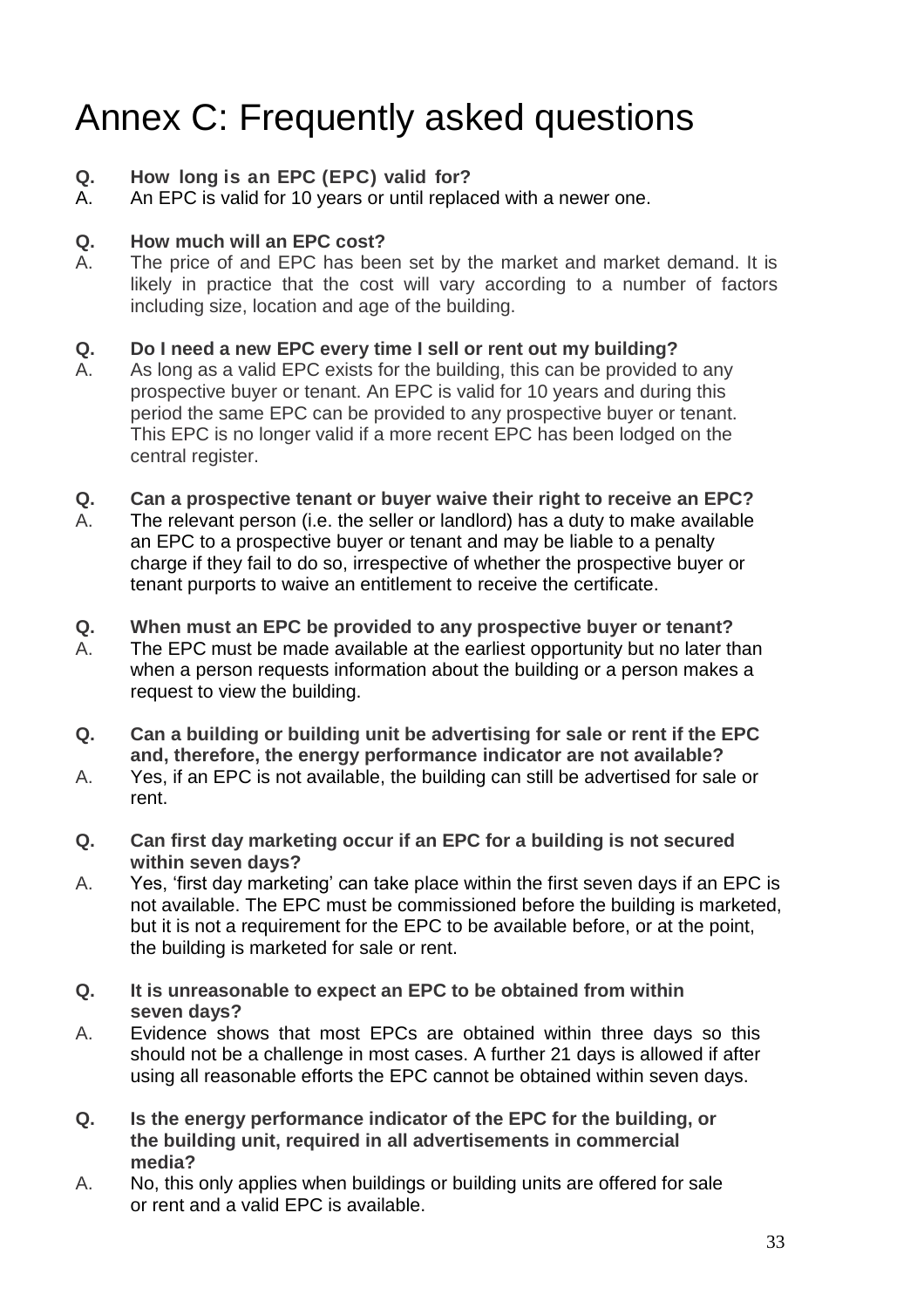- **Q. What is the energy performance indicator?**
- A. This is the energy efficiency rating found on the front page of the domestic or the asset rating found on the front page of the non-domestic EPCs.
- **Q. Can a building or building unit be advertising for sale or rent if the energy performance indicator is not available?**
- A. Yes. If an EPC is not available, the building can still be advertised for sale or rent.
- **Q. What is meant by commercial media?**
- A. Newspapers and magazines, written material produced by the seller, landlord, estate or letting agent that describes the building being offered for sale or rent. This would include information provided on the internet.
- **Q. Does the requirement to display an EPC apply to all buildings or building units?**
- A. No, only to commercial premises larger than 500m<sup>2</sup> which are frequently visited by the public and where an EPC has previously been issued.
- **Q. When does this change come into force?**
- A. This change will come into force on 9 January 2013.
- **Q. Will the owners or landlords of commercial premises larger than 500m² frequently visited by the public be expected to commission an EPC to meet this requirement?**
- A. There is no requirement to commission an EPC for this purpose. If a building, or building unit, is subsequently sold or rented out after 9 January 2013 and an EPC is produced then this must be displayed.
- **Q. Who can produce an EPC for a non-dwelling when the building is sold, constructed or rented out?**
- A. Only an accredited and qualified energy assessor who is a member of a government approved accreditation scheme can produce the EPC.
- **Q. How can I check if my energy assessor is properly accredited and qualified?**
- A. Consumers will be able to check the details of accredited and qualified energy assessors from the information provided by accreditation schemes on the central register website at[:www.ndepcregister.com](http://www.ndepcregister.com/)
- **Q. Where can I find an energy assessor?**
- A. Details of accredited energy assessors can be found on the register website at: [www.ndepcregister.com](http://www.ndepcregister.com/)
- **Q. What software can be used to produce EPCs?**
- A. Only software approved by the Department for Communities and Local Government can be used to produce EPCs.
- **Q. Do you have to act on the recommendations have to be acted on?**
- A. The building owner or landlord is under no obligation to act on the recommendations for energy improvements to the building. However, taking action on the recommendations is likely to improve the energy efficiency of the building, reduce your fuel bills, cut its carbon emissions and could make it